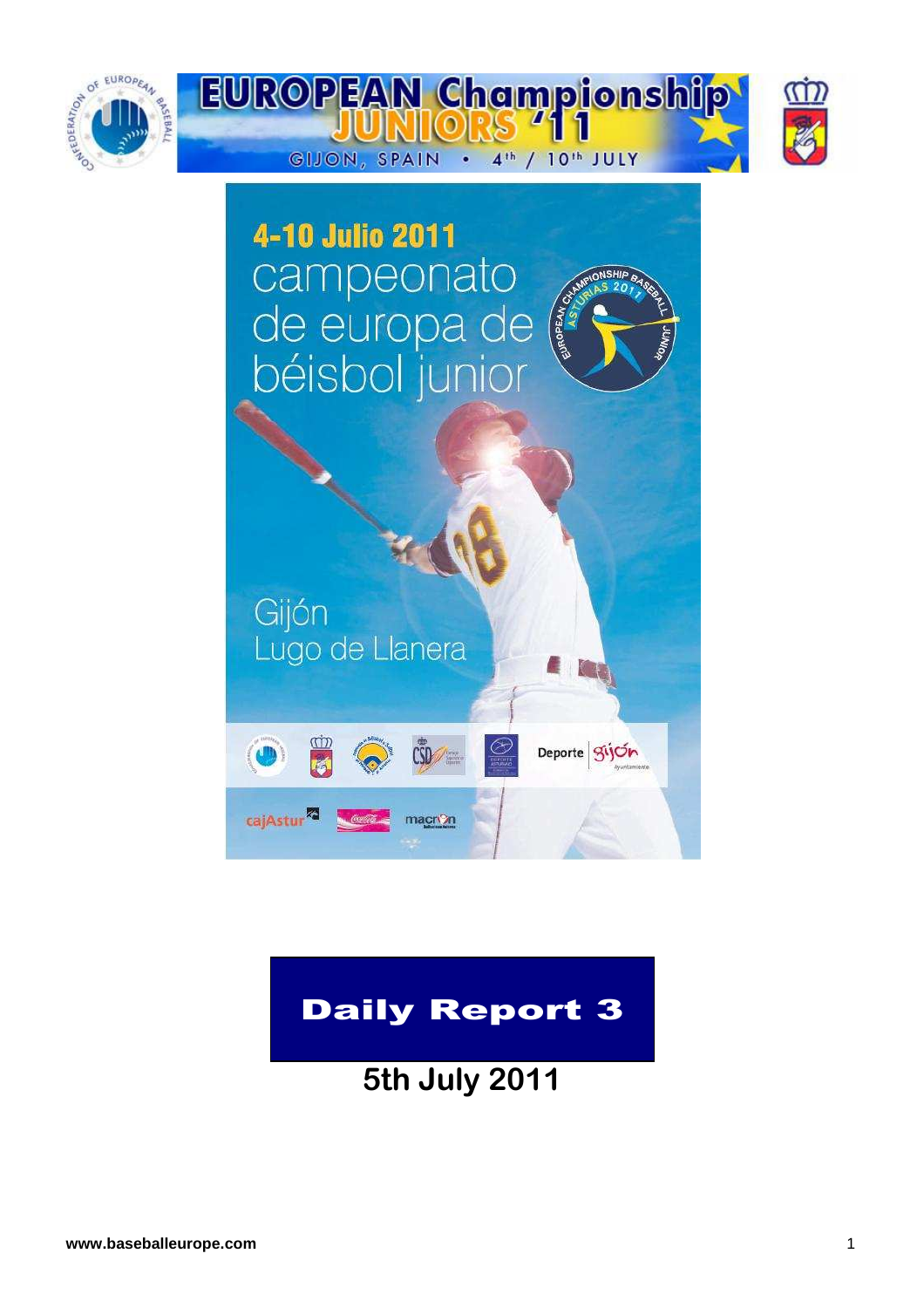

## RESULTS

| Game            | At time | <b>Ballpark</b> | Pool | Home team               | Visiting team  | Final    | Inn. |
|-----------------|---------|-----------------|------|-------------------------|----------------|----------|------|
|                 |         |                 |      |                         |                | Score    |      |
|                 |         |                 |      | Monday 4th July         |                |          |      |
| $\mathbf 1$     | 11:00   | La Morgal       | A    | $\blacksquare$ Italy    | Ukraine        | $11 - 1$ |      |
| $\overline{2}$  | 11:00   | Gijon           | B    | Netherlands             | Czech Republic | $10-0$   |      |
| 3               | 15:00   | La Morgal       | A    | <b>Belgium</b>          | Germany        | $7 - 17$ |      |
| $\overline{4}$  | 18:30   | Gijon           | B    | Lithuania               | Spain          | $5-8$    |      |
|                 |         |                 |      | <b>Tuesday 5th July</b> |                |          |      |
| $5\phantom{.}$  | 11:00   | La Morgal       | A    | Russia                  | Germany        | $0 - 13$ |      |
| $6\phantom{1}6$ | 11:00   | Gijon           | B    | Czech Republic          | Lithuania      | $7 - 2$  |      |
| 7               | 16:00   | La Morgal       | Α    | Ukraine                 | Belgium        | $3 - 1$  |      |
| 8               | 18:00   | Gijon           | B    | France                  | Spain          | $6 - 5$  |      |

### Standing Pool A

|                |                | ~         |           |    |            |           |
|----------------|----------------|-----------|-----------|----|------------|-----------|
| Pos            | Team           | <b>GP</b> | <b>WO</b> | LO | <b>AVG</b> | <b>GB</b> |
| 1              | -<br>Germany   | 2         | 2         | 0  | 1000       | 0         |
| $\overline{2}$ | <b>T</b> Italy |           |           | 0  | 1000       | 0,5       |
| 3              | Ukraine        | 2         |           |    | 500        |           |
| $\overline{4}$ | Russia         |           | 0         |    | 0          | 1,5       |
| $\overline{5}$ | Belgium        | っ         | 0         | 2  | 0          | っ         |

|                |                | <b>Standing Pool B</b> |           |    |            |           |
|----------------|----------------|------------------------|-----------|----|------------|-----------|
| <b>Pos</b>     | Team           | <b>GP</b>              | <b>WO</b> | LO | <b>AVG</b> | <b>GB</b> |
| 1              | <b>France</b>  |                        |           | 0  | 1000       | 0         |
| $\overline{2}$ | Netherlands    |                        |           | 0  | 1000       | 0         |
| 3              | Czech Republic | 2                      |           |    | 500        | 0,5       |
| $\overline{4}$ | ø.<br>Spain    | $\mathcal{P}$          |           |    | 500        | 0,5       |
| $\overline{5}$ | ithuania       | 2                      | 0         | 2  | 0          | 1,5       |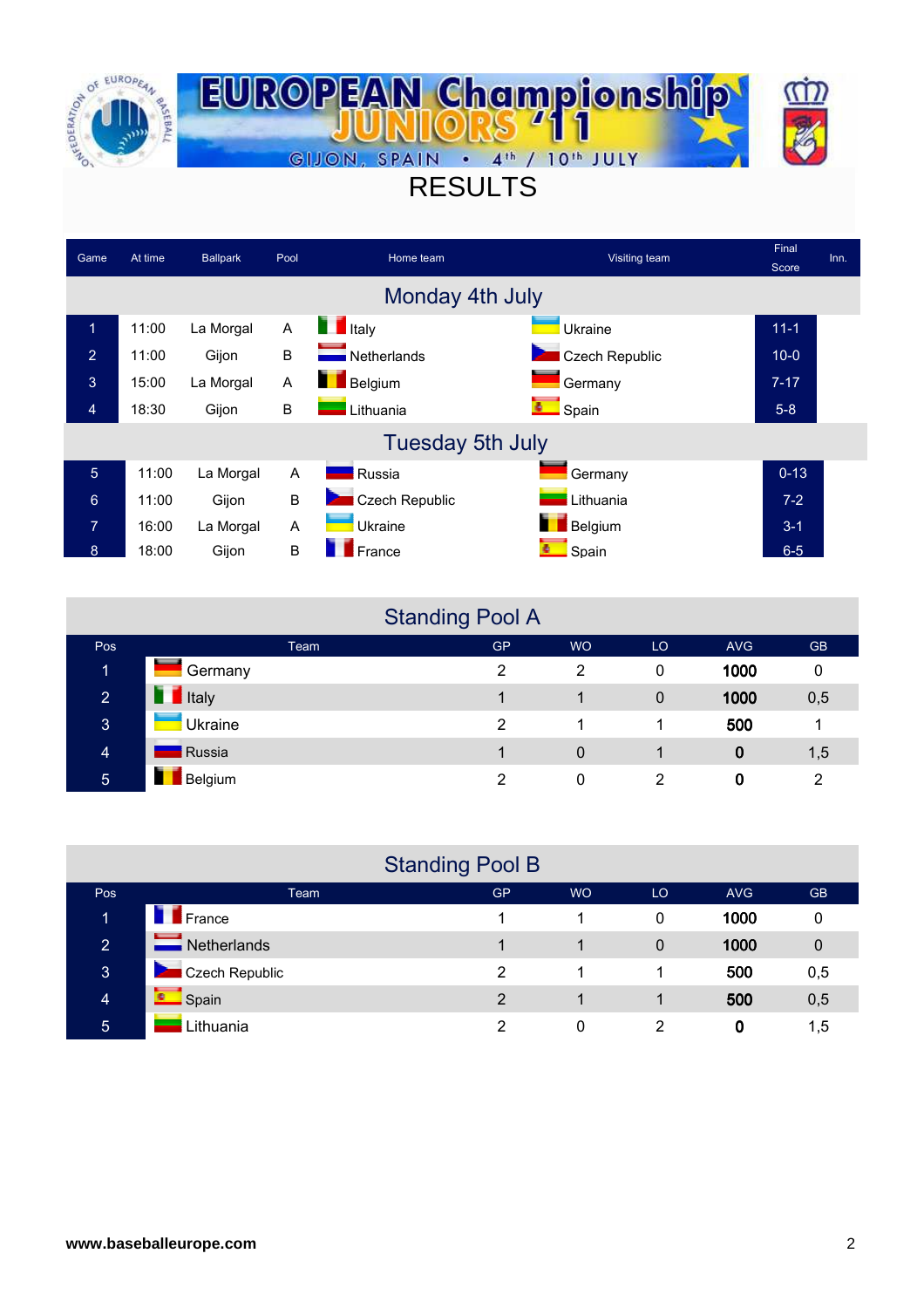

**SCHEDULE** 

|                  |        |           |              | <b>Wednesday 6th July</b>     |                               |   |
|------------------|--------|-----------|--------------|-------------------------------|-------------------------------|---|
| $\boldsymbol{9}$ | 11:00  | La Morgal | A            | Germany                       | Ukraine                       |   |
| 10               | 11:00  | Gijon     | B            | $\blacksquare$ Netherlands    | $\mathsf{F}$ rance            |   |
| 11               | 16:00  | La Morgal | A            | $\blacksquare$ Italy          | Russia                        |   |
| 12               | 18:00  | Gijon     | B            | <b>Contract Spain</b>         | Czech Republic                |   |
|                  |        |           |              | Thursday 7th July             |                               |   |
| 13               | 11:00  | La Morgal | A            | <b>R</b> ussia                | Belgium                       |   |
| 14               | 11:00  | Gijon     | $\sf B$      | $F$ rance                     | Lithuania                     |   |
| 15               | 16:00  | La Morgal | A            | Germany                       | Italy                         |   |
| 16               | 18:00  | Gijon     | B            | Spain                         | Netherlands                   |   |
|                  |        |           |              | Friday 8th July               |                               |   |
| 17 <sub>2</sub>  | 11:00  | La Morgal | $\mathsf{A}$ | Ukraine                       | Russia                        |   |
| 18               | 11:00  | Gijon     | B            | Lithuania                     | $\blacksquare$ Netherlands    |   |
| 19               | 16:00  | La Morgal | A            | <b>Belgium</b>                | Italy                         |   |
| 20               | 18:00  | Gijon     | B            | Czech Republic                | France                        |   |
|                  |        |           |              | <b>Saturday 9th July</b>      |                               |   |
| 21               | 11:00  | Gijon     | $\mathsf C$  | $\bigcirc$ :: A4 ::           | $\bigcirc$ :: B5 ::           |   |
| 22               | 11:00* | La Morgal | Fi           | $\bullet$ :: A3 ::            | $\bigcirc$ :: B3 ::           |   |
| 25               | 15:00  | Gijon     | Se           | $\bigcirc$ :: B1 ::           | $\bullet$ $\mathsf{R2}$ ::    |   |
| 23               | 18:00  | La Morgal | $\mathsf{C}$ | $\bigcirc$ :: B4 ::           | $\bigcirc$ :: A5 ::           |   |
|                  |        |           |              |                               |                               |   |
| 26               | 10:00* | La Morgal | $\mathsf{C}$ | $\bullet$ :: A4 ::            | $\bigcirc$ :: B4 ::           | ÷ |
| 28               | 11:00* | Gijon     | Fi           | $\bullet$ :: Loser game 24 :: | $\bullet$ :: Loser game 25 :: |   |
| 27               | 14:00* | La Morgal | $\mathbf C$  | $\bullet$ :: A5 ::            | $\bigcirc$ :: B5 ::           |   |
| 29               | 17:00* | Gijon     | Fi           | Winner game 24 ::             | $::$ Winner game 25 $::$      |   |

\* home team will be decided by draw of lot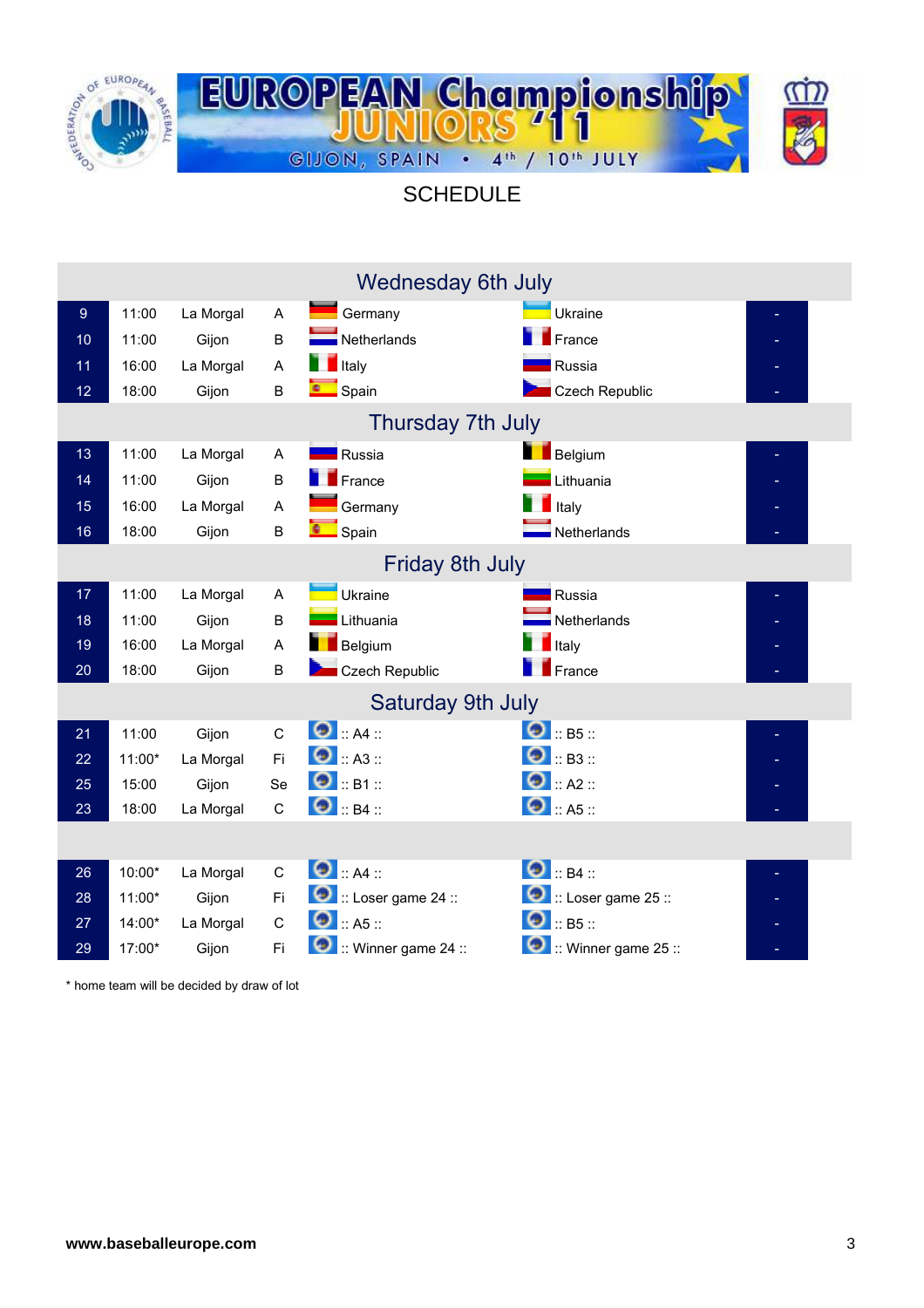

Russia - Germany

GERMANY 13 (2-0)

| Player                                                                                                                        | AВ             | R             |               | H BI         |   |          | 2B 3B HR BB  |             |                                          |                |              |   |                       |          |                            |                | SB CS HP SH SF SO IBB KL GDP |          |                         |          | PO.                                        | Α                | Е                                                             |       |                |
|-------------------------------------------------------------------------------------------------------------------------------|----------------|---------------|---------------|--------------|---|----------|--------------|-------------|------------------------------------------|----------------|--------------|---|-----------------------|----------|----------------------------|----------------|------------------------------|----------|-------------------------|----------|--------------------------------------------|------------------|---------------------------------------------------------------|-------|----------------|
| ELLENBOGEN J 1f                                                                                                               | 2              | 4             | 0             | 0            |   | 0        | 0            | 0           | 2                                        | 1              | 1            |   | 1                     | 0        | 0                          | 1              | 0                            |          | 0                       | 0        | 0                                          | 0                | 0                                                             |       |                |
| HARMS E cf                                                                                                                    | 4              | 1             | 2             | 2            |   | 1        | 0            | 0           | 1                                        | 0              | 0            |   | 0                     | 0        | 0                          | $\overline{2}$ | 0                            |          | 0                       | 0        | 1                                          | 0                | 0                                                             |       |                |
| EHMCKE M rf/1b                                                                                                                | 3              | 1             | 1             | 3            |   | 0        | 0            | 0           | 2                                        | 0              | 0            |   | 0                     | 0        | 0                          | 1              | 0                            |          | 0                       | 0        | 2                                          | 0                | 0                                                             |       |                |
| JELLONNECK M 1b                                                                                                               | 3              | 0             | 2             | 1            |   | 0        | 0            | 0           | 1                                        | 0              | 0            |   | 0                     | 0        | 0                          | 0              | 0                            |          | 0                       | 0        | 4                                          | 1                | 0                                                             |       |                |
| MOLLER K 1b/rf                                                                                                                | 0              | 0             | 0             | 0            |   | 0        | 0            | 0           | 1                                        | 1              | 0            |   | 0                     | 0        | $\mathbf 0$                | 0              | 0                            |          | 0                       | 0        | 0                                          | $\mathbf 0$      | 0                                                             |       |                |
| AURNHAMMER B 2b                                                                                                               | 2              | 0             | 0             | 2            |   | 0        | 0            | 0           | 1                                        | 0              | 0            |   | 1                     | 0        | 0                          | 1              | 0                            |          | 0                       | 0        | 1                                          | 2                | 1                                                             |       |                |
| TRISL K 2b                                                                                                                    | 1              | $\Omega$      | 0             | $\Omega$     |   | 0        | 0            | 0           | 0                                        | 0              | $\Omega$     |   | $\mathbf 0$           | 0        | $\Omega$                   | $\Omega$       | 0                            |          | $\Omega$                | 0        | 0                                          | 1                | $\mathbf 0$                                                   |       |                |
| STOCKLIN L ss                                                                                                                 | 5              | 2             | $\mathbf{1}$  | $\Omega$     |   | 0        | $\Omega$     | 0           | 0                                        | 0              | 0            |   | 0                     | 0        | $\mathbf 0$                | $\mathfrak{D}$ | 0                            |          | $\Omega$                | 0        | 0                                          | 1                | 0                                                             |       |                |
| AHRENS V c                                                                                                                    | 2              | 2             | 2             | $\mathbf{1}$ |   | 0        | $\Omega$     | 0           | 3                                        | $\overline{2}$ | $\Omega$     |   | 0                     | 0        | $\Omega$                   | $\Omega$       | 0                            |          | $\Omega$                | 0        | 10                                         | 0                | 0                                                             |       |                |
| SCHNEIDER J 3b                                                                                                                | 4              | 1             | 1             | $\Omega$     |   | 0        | 0            | 0           | 0                                        | 0              | 0            |   | 0                     | 0        | $\mathbf 0$                | $\mathbf{1}$   | 0                            |          | $\Omega$                | 1        | 3                                          | 0                | 1                                                             |       |                |
| SCHULZ W A ph/3b                                                                                                              | $\mathbf{1}$   | $\mathbf 0$   | 0             | $\Omega$     |   | $\Omega$ | 0            | 0           | 0                                        | 0              | 0            |   | 0                     | 0        | $\Omega$                   | 1              | 0                            |          | $\Omega$                | 0        | 0                                          | $\mathbf 0$      | 0                                                             |       |                |
| $\sim$ 3<br>WOHRL M p                                                                                                         |                | 2             | 1             | $\Omega$     |   | 0        | 0            | 0           | $\mathbf 0$                              | 0              | 0            |   | 0                     | 0        | $\mathbf 0$                | $\mathbf{1}$   | 0                            |          | $\Omega$                | 0        | 0                                          | 1                | 0                                                             |       |                |
| LARSEN J p                                                                                                                    | $\overline{0}$ | $\Omega$      | $\Omega$      | 0            |   | $\Omega$ | $\Omega$     | 0           | $\mathbf 0$                              | 0              | $\Omega$     |   | $\Omega$              | $\Omega$ | $\Omega$                   | $\Omega$       | 0                            | $\Omega$ |                         | 0        | 0                                          | $\Omega$         | 0                                                             |       |                |
| BOLZ M ph                                                                                                                     | 1              | $\Omega$      | $\Omega$      | $\Omega$     |   | 0        | $\Omega$     | 0           | 0                                        | 0              | $\Omega$     |   | 0                     | $\Omega$ | $\Omega$                   | $\Omega$       | 0                            |          | $\Omega$                | 0        | 0                                          | $\Omega$         | 0                                                             |       |                |
| BOTTGER N p                                                                                                                   | 0              | $\Omega$      | $\Omega$      | 0            |   | 0        | $\Omega$     | $\Omega$    | $\mathbf 0$                              | 0              | $\Omega$     |   | $\Omega$              | 0        | $\Omega$                   | $\Omega$       | 0                            |          | $\Omega$                | 0        | 0                                          | 0                | 0                                                             |       |                |
| THIEBEN D p                                                                                                                   | 0              | 0             | 0             | $\Omega$     |   | 0        | $\Omega$     | 0           | 0                                        | 0              | $\Omega$     |   | 0                     | 0        | $\Omega$                   | $\Omega$       | 0                            |          | $\Omega$                | 0        | 0                                          | 0                | 0                                                             |       |                |
| Totals                                                                                                                        | 31 13 10       |               |               | 9            |   | 1        | 0            | 0           | 11                                       | 4              | $\mathbf{1}$ |   | 2                     | $\Omega$ | $\Omega$                   | 10             | 0                            |          | $\Omega$                | 1        | 21                                         | 6                | 2                                                             |       |                |
|                                                                                                                               |                |               |               |              |   |          |              |             | RUSSIA $0 (0-1)$                         |                |              |   |                       |          |                            |                |                              |          |                         |          |                                            |                  |                                                               |       |                |
| Player                                                                                                                        | AВ             | R             |               | H BI         |   |          |              |             | 2B 3B HR BB SB CS HP SH SF SO IBB KL GDP |                |              |   |                       |          |                            |                |                              |          |                         |          | PO                                         | A                | Е                                                             |       |                |
| -----------------                                                                                                             |                |               |               |              |   |          |              |             |                                          |                |              |   |                       |          |                            |                |                              |          |                         |          |                                            |                  |                                                               |       |                |
| SHEVCHENKO A cf                                                                                                               | 3              | 0             | $\Omega$      | $\Omega$     |   | 0        | 0            | 0           | 1                                        | 0              | 0            |   | 0                     | 0        | 0                          | 1              | 0                            |          | 1                       | 0        | 1                                          | 0                | 0                                                             |       |                |
| ATADZHANOV N ss/2b 3                                                                                                          |                | 0             | 1             | 0            |   | 0        | 0            | 0           | 1                                        | 0              | 0            |   | 0                     | 0        | 0                          | 1              | 0                            |          | 1                       | 0        | 3                                          | 2                | 2                                                             |       |                |
| LEONOV D 1f                                                                                                                   | 2              | 0             | 1             | $\Omega$     |   | 0        | 0            | 0           | $\mathbf 0$                              | 0              | 0            |   | 0                     | 0        | 0                          | $\mathbf 0$    | 0                            |          | $\Omega$                | 0        | 0                                          | 0                | 0                                                             |       |                |
| BEGLARYAN N 1f                                                                                                                | 0              | 0             | $\Omega$      | 0            |   | 0        | 0            | 0           | 1                                        | 1              | 0            |   | 0                     | 0        | $\Omega$                   | 0              | 0                            |          | 0                       | 0        | 0                                          | 0                | 0                                                             |       |                |
| NOVOZHILOV M 1b                                                                                                               | 2              | 0             | 0             | 0            |   | 0        | 0            | 0           | $\mathbf 0$                              | 0              | 0            |   | 0                     | 0        | 0                          | 2              | 0                            |          | 1                       | 0        | 2                                          | 0                | 0                                                             |       |                |
| PROSHIN R 1b                                                                                                                  | 1              | 0             | 0             | 0            |   | 0        | 0            | 0           | 0                                        | 0              | 0            |   | 0                     | 0        | 0                          | 0              | 0                            |          | $\Omega$                | 0        | 2                                          | $\mathbf 0$      | 0                                                             |       |                |
| KHOMYAKOV D C                                                                                                                 | 2              | $\Omega$      | 0             | 0            |   | 0        | 0            | 0           | 0                                        | 0              | 0            |   | 0                     | 0        | 0                          | 1              | 0                            |          | 0                       | 0        | 8                                          | 3                | 0                                                             |       |                |
| PLOTNIKOV A C                                                                                                                 | 1              | 0             | 0             | 0            |   | 0        | 0            | 0           | 0                                        | 0              | 0            |   | 0                     | 0        | 0                          | 0              | 0                            |          | 0                       | 0        | 1                                          | 0                | 0                                                             |       |                |
| VESENEV A rf                                                                                                                  | 2              | $\Omega$      | 0             | 0            |   | 0        | 0            | 0           | 1                                        | 0              | 0            |   | 0                     | 0        | $\mathbf 0$                | 0              | 0                            |          | 0                       | 0        | 0                                          | 0                | 0                                                             |       |                |
| BUBNOV M 3b                                                                                                                   | 3              | 0             | 1             | 0            |   | 0        | 0            | 0           | $\mathbf 0$                              | 0              | 0            |   | 0                     | 0        | $\mathbf 0$                | 1              | 0                            |          | $\Omega$                | 0        | 2                                          | 1                | 1                                                             |       |                |
| LOBANOV N p                                                                                                                   | 0              | 0             | 0<br>$\Omega$ | 0            |   | 0        | 0            | 0           | $\mathbf 0$                              | 0              | 0            |   | 0                     | 0        | $\mathbf 0$                | 0              | 0                            |          | $\Omega$                | 0        | 0                                          | 0                | 0                                                             |       |                |
| SEMENOV D p                                                                                                                   | 1              | 0<br>$\Omega$ |               | 0<br>0       |   | 0        | 0<br>0       | 0<br>0      | $\mathbf 0$<br>$\mathbf 0$               | 0<br>0         | 0<br>0       |   | 0<br>0                | 0        | $\mathbf 0$<br>$\mathbf 0$ | 1<br>0         | 0                            |          | $\Omega$<br>$\mathbf 0$ | 0<br>0   | 0<br>0                                     | $\mathbf 0$      | 0<br>0                                                        |       |                |
| TARASOV A p                                                                                                                   | 1              |               | 0<br>0        | 0            |   | 0        | 0            | $\mathbf 0$ | $\mathbf 0$                              | 0              | $\mathbf 0$  |   | 0                     | 0<br>0   | 0                          | 1              | 0<br>0                       |          | 1                       | 0        | 0                                          | 0<br>$\mathbf 0$ | 0                                                             |       |                |
| GOVORADLO V ph                                                                                                                | 1              | 0<br>$\Omega$ | 0             | 0            |   | 0<br>0   | 0            | 0           | $\mathbf 0$                              | 0              | 0            |   | 0                     | 0        | $\Omega$                   | $\mathbf 0$    | 0                            | $\Omega$ |                         | $\Omega$ | 0                                          | 1                | 1                                                             |       |                |
| YURTSUK E p                                                                                                                   | 0              | 0             | 1             | 0            |   | 0        | 0            | 0           | 0                                        | 0              | 1            |   | 0                     | 0        | $\Omega$                   | $\Omega$       | 0                            |          | $\Omega$                | 0        | 1                                          | $\Omega$         | 1                                                             |       |                |
| DUDIN A 2b                                                                                                                    | 1<br>2         | 0             | 0             | 0            |   | 0        | 0            | 0           | 0                                        | 0              | 0            |   | 0                     | 0        | 0                          | $\overline{2}$ | 0                            |          | $\Omega$                | 0        | 1                                          | 3                | 0                                                             |       |                |
| ELKIN V 2b/ss<br>Totals                                                                                                       | 25             | 0             | 4             | 0            |   | 0        | 0            | 0           | 4                                        | 1              | 1            |   | 0                     | 0        | 0                          | 10             | 0                            |          | $\overline{4}$          | 0        | 21 10                                      |                  | 5                                                             |       |                |
|                                                                                                                               |                |               |               |              |   |          |              |             |                                          |                |              |   |                       |          |                            |                |                              |          |                         |          |                                            |                  |                                                               |       |                |
| GERMANY<br>----------------------                                                                                             |                |               | IP            | $- - -$      |   |          | H R ER BB SO |             |                                          |                |              |   | WP HB BK IBB SH SF CI |          |                            |                |                              |          |                         | 2B 3B HR | AB BF                                      |                  |                                                               | FO GO | ΝP             |
| WOHRL M                                                                                                                       |                | 4.0           |               | 3            | 0 | 0        | 2            | 6           |                                          | 0              | 0            | 0 | 0                     | 0        |                            | 0              | 0                            | 0        | 0                       | 0        |                                            | 15 17            | 4                                                             | 1     | 53             |
| LARSEN J                                                                                                                      |                | 1.0           |               | 0            | 0 | 0        | 0            | 1           |                                          | 0              | 0            | 0 | 0                     | 0        |                            | 0              | 0                            | 0        | 0                       | 0        | 3                                          | 3                | $\mathbf{1}$                                                  | 1     | 5              |
| BOTTGER N                                                                                                                     |                | 1.0           |               | 1            | 0 | 0        | 2            | 1           |                                          | 0              | 0            | 0 | 0                     | 0        |                            | 0              | 0                            | 0        | 0                       | 0        | 4                                          | 6                | 2                                                             | 0     | 27             |
| THIEBEN D W, 1-0                                                                                                              |                | 1.0           |               | 0            | 0 | 0        | $\mathbf 0$  | 2           |                                          | 0              | 0            | 0 | $\mathbf 0$           | 0        |                            | 0              | $\mathbf 0$                  | 0        | 0                       | 0        | 3                                          | 3                | 0                                                             | 1     |                |
| RUSSIA                                                                                                                        |                |               |               |              |   |          |              |             |                                          |                |              |   |                       |          |                            |                |                              |          |                         |          |                                            |                  | IP H R ER BB SO WP HB BK IBB SH SF CI 2B 3B HR AB BF FO GO NP |       |                |
| LOBANOV N L, 0-1 1.2 2 5 0 6 5 0 0 1 0 0 0 0 0 0 0 8 14                                                                       |                |               |               |              |   |          |              |             |                                          |                |              |   |                       |          |                            |                |                              |          |                         |          |                                            |                  |                                                               |       | $0 \t 0 \t 42$ |
| SEMENOV D                                                                                                                     |                |               |               |              |   |          |              |             |                                          |                |              |   |                       |          |                            |                |                              |          |                         |          |                                            |                  | 1.1 3 3 3 2 2 0 0 0 0 0 0 0 0 0 0 0 7 9 1 1 27                |       |                |
| TARASOV A                                                                                                                     |                |               |               |              |   |          |              |             |                                          |                |              |   |                       |          |                            |                |                              |          |                         |          | 3.0 4 4 2 2 2 0 2 0 0 0 0 0 0 1 0 0 1 2 16 |                  |                                                               |       | $2 \t3 \t43$   |
| YURTSUK E                                                                                                                     |                |               |               |              |   |          |              |             |                                          |                |              |   |                       |          |                            |                |                              |          |                         |          | 1.0 1 1 0 1 1 0 0 0 0 0 0 0 0 0 0 0 4 5    |                  |                                                               |       | $0 \t2 \t11$   |
| Umpires - HP: HAMELEERS W (BEL) 1B: MALINOVSKIY A (UKR) 2B: VILLEGAS J M (ESP)<br>Start: 11:00 Time: 2h 28min Attendance: 104 |                |               |               |              |   |          |              |             |                                          |                |              |   |                       |          |                            |                |                              |          |                         |          |                                            |                  |                                                               |       |                |
| Weather: Sunny                                                                                                                |                |               |               |              |   |          |              |             |                                          |                |              |   |                       |          |                            |                |                              |          |                         |          |                                            |                  |                                                               |       |                |
| Game notes:                                                                                                                   |                |               |               |              |   |          |              |             |                                          |                |              |   |                       |          |                            |                |                              |          |                         |          |                                            |                  |                                                               |       |                |
| SCORERS: RODRIGUEZ R (ESP); MARTIN JJ (ESP);                                                                                  |                |               |               |              |   |          |              |             |                                          |                |              |   |                       |          |                            |                |                              |          |                         |          |                                            |                  |                                                               |       |                |
| Data Entry: ESTEBAN R (ESP);                                                                                                  |                |               |               |              |   |          |              |             |                                          |                |              |   |                       |          |                            |                |                              |          |                         |          |                                            |                  |                                                               |       |                |
| TC: FANARA A (ITA);                                                                                                           |                |               |               |              |   |          |              |             |                                          |                |              |   |                       |          |                            |                |                              |          |                         |          |                                            |                  |                                                               |       |                |
| Game: $05$                                                                                                                    |                |               |               |              |   |          |              |             |                                          |                |              |   |                       |          |                            |                |                              |          |                         |          |                                            |                  |                                                               |       |                |

 $\mathbf{r}$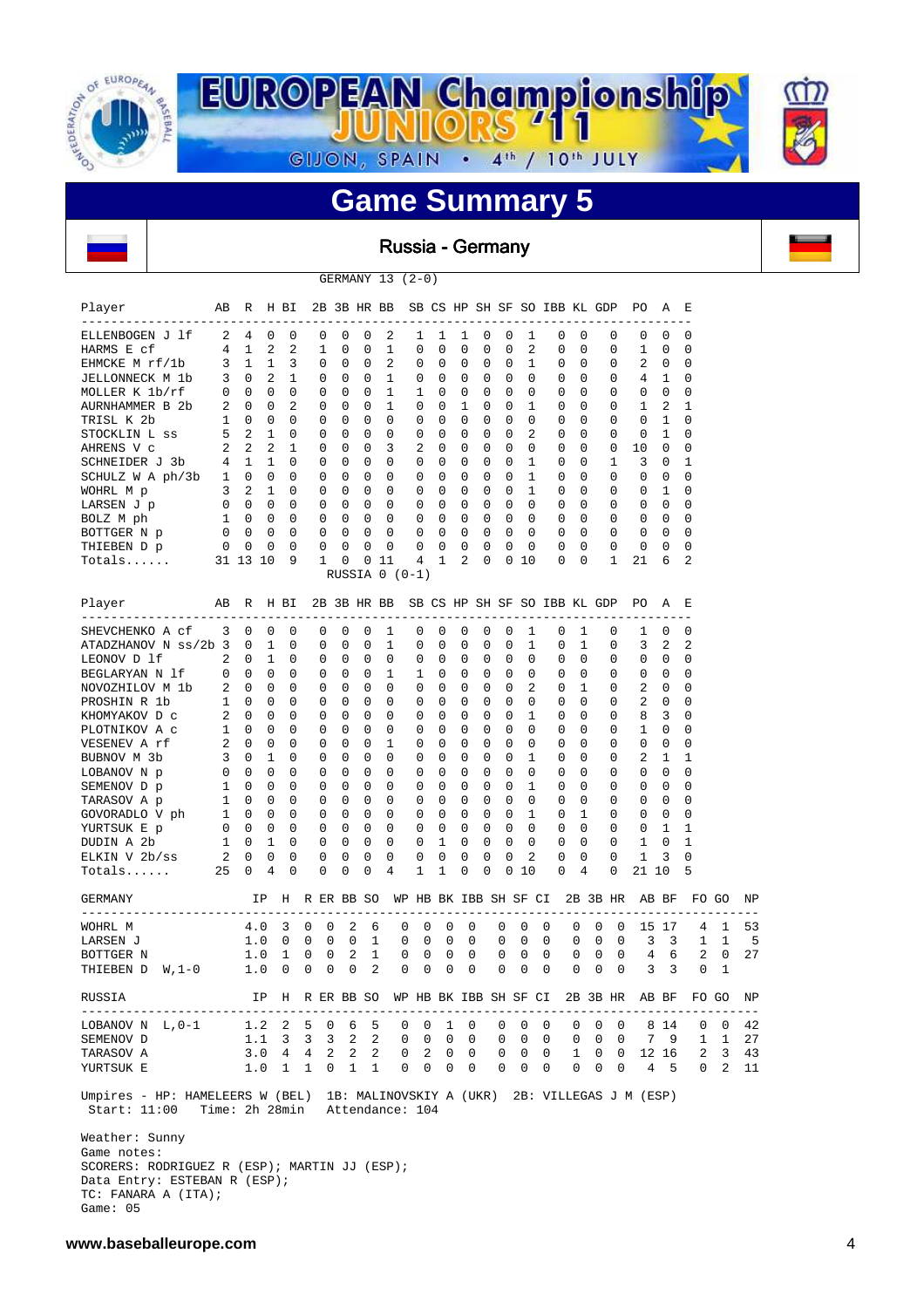

Czech Republic - Lithuania

#### LITHUANIA 2 (0-2)

| Player             | AВ            | R            | Н            | ВI       | 2B           |              | 3B HR        | BB       |          |          | SB CS HP     |              | SH SF    | SO.            |              |              | IBB KL GDP   | PO.           | A              | E             |
|--------------------|---------------|--------------|--------------|----------|--------------|--------------|--------------|----------|----------|----------|--------------|--------------|----------|----------------|--------------|--------------|--------------|---------------|----------------|---------------|
| KOLDUBA V 1f/2b    | 4             | 1            | <sup>0</sup> | $\Omega$ | $\Omega$     | $\Omega$     | $\Omega$     | 0        |          | $\Omega$ | 0            | 0            | $\Omega$ | <sup>0</sup>   | $\Omega$     | 0            | $\Omega$     | $\mathcal{L}$ | 2              | $\Omega$      |
| VILIMAS R p        | 3             |              |              |          | $\Omega$     | $\Omega$     | $\Omega$     | 1        | $\Omega$ | $\Omega$ | $\Omega$     | $\Omega$     | $\Omega$ | $\Omega$       | $\Omega$     | $\Omega$     | $\Omega$     | $\Omega$      | 3              | $\Omega$      |
| NEVERAUSKAS cf     | 4             | $\Omega$     | 2            |          | $\Omega$     | $\Omega$     | $\Omega$     | $\Omega$ | $\Omega$ | $\Omega$ | $\Omega$     | $\Omega$     | $\Omega$ |                | $\Omega$     | $\Omega$     | $\Omega$     | 2             | $\Omega$       | $\Omega$      |
| BRADAUSKAS L 1b/1f | २             | <sup>n</sup> | $\Omega$     | $\Omega$ | $\Omega$     | $\Omega$     | $\Omega$     | 1        | $\Omega$ | $\Omega$ | $\Omega$     | $\Omega$     | $\Omega$ | 2              | $\Omega$     |              | $\Omega$     | 4             | $\mathfrak{D}$ | $\cap$        |
| AUGULIS R 2b       | 3             | $\Omega$     | $\Omega$     | $\Omega$ | $\Omega$     | $\Omega$     | $\Omega$     | $\Omega$ | $\Omega$ | $\Omega$ | $\Omega$     | $\Omega$     | $\Omega$ | $\overline{2}$ | $\Omega$     | $\Omega$     | $\Omega$     | $\Omega$      | 3              | $\Omega$      |
| BAREIKA K 1b       |               | $\Omega$     | $\Omega$     | $\Omega$ | $\Omega$     | $\Omega$     | $\Omega$     | $\Omega$ | $\Omega$ | $\Omega$ | $\Omega$     | $\Omega$     | $\Omega$ | <sup>0</sup>   | $\Omega$     | <sup>0</sup> | $\Omega$     | 5             | $\Omega$       | $\cap$        |
| BUKAUSKAS M rf     |               | $\Omega$     | $\Omega$     | $\Omega$ | $\Omega$     | $\Omega$     | $\Omega$     | $\Omega$ | $\Omega$ | $\Omega$ | $\Omega$     | $\Omega$     | $\Omega$ | $\mathfrak{D}$ | $\Omega$     |              | $\Omega$     | 0             | $\Omega$       | $\Omega$      |
| SEREICIKAS T rf    |               | $\cap$       | $\cap$       | $\Omega$ | $\Omega$     | $\cap$       | $\Omega$     | 1        | $\Omega$ | $\Omega$ | $\Omega$     | $\Omega$     | $\Omega$ | <sup>n</sup>   | $\Omega$     | <sup>0</sup> | $\Omega$     | $\Omega$      | $\Omega$       | $\cap$        |
| MARTUNAS G c       |               | $\Omega$     | $\Omega$     | $\Omega$ | $\Omega$     | $\Omega$     | $\Omega$     |          | $\Omega$ | $\Omega$ | $\Omega$     | $\Omega$     | $\Omega$ | $\mathcal{L}$  | $\Omega$     |              | $\Omega$     | 9             |                | $\cap$        |
| SIRGEDAS L ss      | 4             | $\Omega$     | $\Omega$     | $\Omega$ | $\Omega$     | $\Omega$     | $\Omega$     | $\Omega$ |          | $\Omega$ | $\Omega$     | $\Omega$     | $\Omega$ | $\Omega$       | $\Omega$     | <sup>0</sup> | $\Omega$     | $\mathcal{L}$ | 1              |               |
| STADALNIKAS 3b     |               | $\Omega$     | $\Omega$     | $\Omega$ | $\Omega$     | $\Omega$     | $\Omega$     |          | $\Omega$ | $\Omega$ | $\Omega$     | $\Omega$     | $\Omega$ |                | $\Omega$     |              | $\Omega$     | $\Omega$      |                | $\mathcal{D}$ |
| VILIMAS K 3b       | $\mathcal{L}$ | $\Omega$     | $\Omega$     | $\Omega$ | $\Omega$     | $\Omega$     | $\Omega$     | $\Omega$ | $\Omega$ | $\Omega$ | $\Omega$     | $\Omega$     | $\Omega$ | $\mathfrak{D}$ | $\Omega$     |              | $\Omega$     | $\Omega$      | $\mathcal{L}$  | $\Omega$      |
| $Totals$           | 31            | 2            | ζ            | 2        | <sup>0</sup> | <sup>n</sup> | <sup>0</sup> | 5        | $2^{1}$  | $\cap$   | <sup>0</sup> | <sup>0</sup> | U        | 12             | <sup>0</sup> | 5            | <sup>0</sup> | 24            | 15             | ર             |

CZECH REPUBLIC 7 (1-1)

| Player<br>AB R H BI           |                |              |                   |               |          |                          |               |                      | 2B 3B HR BB SB CS HP SH SF SO IBB KL GDP          |                              |                            |                       |              |                      |                |          |              |          |                      | PO A E         |                |                                   |          |     |
|-------------------------------|----------------|--------------|-------------------|---------------|----------|--------------------------|---------------|----------------------|---------------------------------------------------|------------------------------|----------------------------|-----------------------|--------------|----------------------|----------------|----------|--------------|----------|----------------------|----------------|----------------|-----------------------------------|----------|-----|
| HAJTMAR A 3b                  | 3              | $\mathbf{1}$ | $\Omega$          | $\Omega$      |          | $\Omega$                 | <sup>0</sup>  | 0                    | $\Omega$                                          | $\Omega$                     | 1                          | 2                     | $\Omega$     | $\Omega$             | 2              | $\Omega$ | $\Omega$     |          | $\Omega$             | $\mathbf{1}$   | 3              | $\Omega$                          |          |     |
| VYKOUKAL Mi c                 | 5              |              | $0\quad 1$        | $\Omega$      |          | $\Omega$                 | $\Omega$      | $\Omega$             | $\Omega$                                          | $\Omega$                     | <sup>0</sup>               | $\Omega$              | $\Omega$     | $\Omega$             |                | $\Omega$ | $\Omega$     |          | $\Omega$             | 11             | 1              | <sup>0</sup>                      |          |     |
| VONDRICKA J cf                |                |              | $4\quad 2\quad 1$ | $\Omega$      |          | $\Omega$                 | $\Omega$      | $\Omega$             | $\mathbf{1}$                                      | $\Omega$                     | $\Omega$                   | $\Omega$              | $\Omega$     | $\Omega$             | $\overline{1}$ | $\Omega$ | 1            |          | $\Omega$             | $\overline{0}$ | $\Omega$       | $\Omega$                          |          |     |
| JUNEC T lf                    | 1              | $\Omega$     | $\Omega$          | $\Omega$      |          | $\Omega$                 | $\Omega$      | $\Omega$             | $\Omega$                                          | $\Omega$                     | $\Omega$                   | $\Omega$              | $\Omega$     | $\Omega$             | $\Omega$       | $\Omega$ | $\Omega$     |          | $\Omega$             | $\Omega$       | $\Omega$       | 0                                 |          |     |
| SAZAVSKY R ph/lf              |                | $3 \quad 1$  | $\mathcal{L}$     | $\mathbf{1}$  |          | $\Omega$                 | $\mathbf{1}$  | $\Omega$             | $\mathbf{1}$                                      | $\Omega$                     | 0                          | $\Omega$              | $\Omega$     | $\Omega$             | $\Omega$       | $\Omega$ | $\Omega$     |          | $\Omega$             | $\mathbf{1}$   | 1              | <sup>0</sup>                      |          |     |
| AUBRECHT I rf                 | $\overline{a}$ |              | $2 \quad 1$       | $\Omega$      |          | $\mathbf{1}$             | $\Omega$      | $\Omega$             | $\mathbf{1}$                                      | $\mathbf{1}$                 | $\Omega$                   | 2                     | $\Omega$     | $\Omega$             | $\Omega$       | $\Omega$ | $\Omega$     |          | $\Omega$             | $\Omega$       | 0              | <sup>0</sup>                      |          |     |
| $4\quad 0$<br>SOVA M 1b       |                |              | $\Omega$          | $\mathbf{1}$  |          | $\Omega$                 | $\Omega$      | $\Omega$             | $\Omega$                                          | $\Omega$                     | $\mathbf{1}$               | $\Omega$              | $\Omega$     | $\Omega$             | $\mathbf{1}$   | $\Omega$ | $\Omega$     |          | $\Omega$             | 11             | 0              | $\Omega$                          |          |     |
| NOVAK J ph/1b                 | 1              | $\Omega$     | $\Omega$          | $\Omega$      |          | $\Omega$                 | $\Omega$      | $\Omega$             | $\Omega$                                          | $\Omega$                     | $\Omega$                   | $\Omega$              | $\Omega$     | $\Omega$             | $\mathbf{1}$   | $\Omega$ | 1            |          | $\Omega$             | 1              | 0              | 0                                 |          |     |
| REGNER R 2b 4                 |                | $\Omega$     | $2^{1}$           | 1             |          | $\Omega$                 | $\Omega$      | $\Omega$             | $\Omega$                                          | $\Omega$                     | 0                          | $\Omega$              | $\Omega$     | $\Omega$             | 1              | $\Omega$ | $\Omega$     |          | $\Omega$             | 2              | $\Omega$       | <sup>0</sup>                      |          |     |
| 3 <sup>1</sup><br>VITEK D p   |                |              |                   | 1             |          | $\Omega$                 | $\Omega$      | $\Omega$             | $\Omega$                                          | $\mathbf{1}$                 | 0                          | $\Omega$              | $\mathbf{1}$ | $\cap$               | $\mathbf{1}$   | $\Omega$ | $\Omega$     |          | $\Omega$             | $\Omega$       | 2              | $\Omega$                          |          |     |
| HAMZA I p                     | $\Omega$       | $\Omega$     | $\Omega$          | $\Omega$      |          | $\Omega$                 | $\Omega$      | $\Omega$             | $\Omega$                                          | $\Omega$                     | $\Omega$                   | $\overline{0}$        | $\Omega$     | $\Omega$             | $\Omega$       | $\Omega$ | $\Omega$     |          | $\Omega$             | $\Omega$       | $\Omega$       | <sup>0</sup>                      |          |     |
| ONDRACEK J ss 4 0 2           |                |              |                   | $\Omega$<br>4 |          | $\Omega$<br>$\mathbf{1}$ | $\Omega$<br>1 | $\Omega$<br>$\Omega$ | $\Omega$<br>3                                     | $\mathbf{1}$<br>$\mathbf{R}$ | $\Omega$<br>$\overline{a}$ | $\Omega$<br>4         | $\Omega$     | $\Omega$<br>$\Omega$ | $\Omega$<br>R  | $\Omega$ | $\Omega$     |          | $\Omega$<br>$\Omega$ | $\Omega$       | $\overline{4}$ | 2<br>$\mathfrak{D}$               |          |     |
| Totals                        | 34 7 11        |              |                   |               |          |                          |               |                      |                                                   |                              |                            |                       | 1            |                      |                | $\Omega$ | 2            |          |                      | 27             | 11             |                                   |          |     |
| LITHUANIA                     |                |              | ΙP                |               |          |                          |               |                      | H R ER BB SO WP HB BK IBB SH SF CI 2B 3B HR AB BF |                              |                            |                       |              |                      |                |          |              |          |                      |                |                |                                   | FO GO    |     |
| 8.0 11 7 5 3 8<br>VILIMAS R L |                |              |                   |               |          |                          |               |                      |                                                   |                              |                            | 2 4 0 0               |              | $1 \quad 0$          | $\overline{0}$ |          |              |          |                      | 1 1 0 34 42    |                |                                   | 3 10 176 |     |
| CZECH REPUBLIC                |                |              | IP                |               |          |                          | H R ER BB SO  |                      |                                                   |                              |                            | WP HB BK IBB SH SF CI |              |                      |                |          |              |          |                      | 2B 3B HR AB BF |                |                                   | FO GO    |     |
| VITEK $D$ W, $1-0$            |                |              | 7.0 3 2           |               |          | 0                        |               | 3 11                 | 2                                                 | $\Omega$                     | $\Omega$                   | $\Omega$              |              | $\Omega$             | $\Omega$       | $\Omega$ | <sup>0</sup> | $\Omega$ | $\Omega$             | 25             | 28             | ----------------------------<br>4 | -5       | 101 |
| HAMZA I                       |                |              | 2.0               | $\Omega$      | $\Omega$ | $\Omega$                 |               | $2 \quad 1$          | 1                                                 | $\Omega$                     | $\Omega$                   | $\Omega$              | $\Omega$     |                      | $\Omega$       | $\Omega$ | $\Omega$     | $\Omega$ | $\Omega$             | 6              | 8              | $\mathbf{1}$                      | 4        |     |
|                               |                |              |                   |               |          |                          |               |                      |                                                   |                              |                            |                       |              |                      |                |          |              |          |                      |                |                |                                   |          |     |

 Umpires - HP: LAUTIER F (FRA) 1B: TAURELLI M (ITA) 3B: MORENO J (ESP) Start: 11:00 Time: 3:04 Attendance: 58

 Weather: Sunny Game notes: SCORERS: TUYA C (ESP) TUYA J (ESP) DATA ENTRY: SANTOS S (ESP) T.C.: MEURANT J M (FRA) Game: 06

 $\mathbf{r}$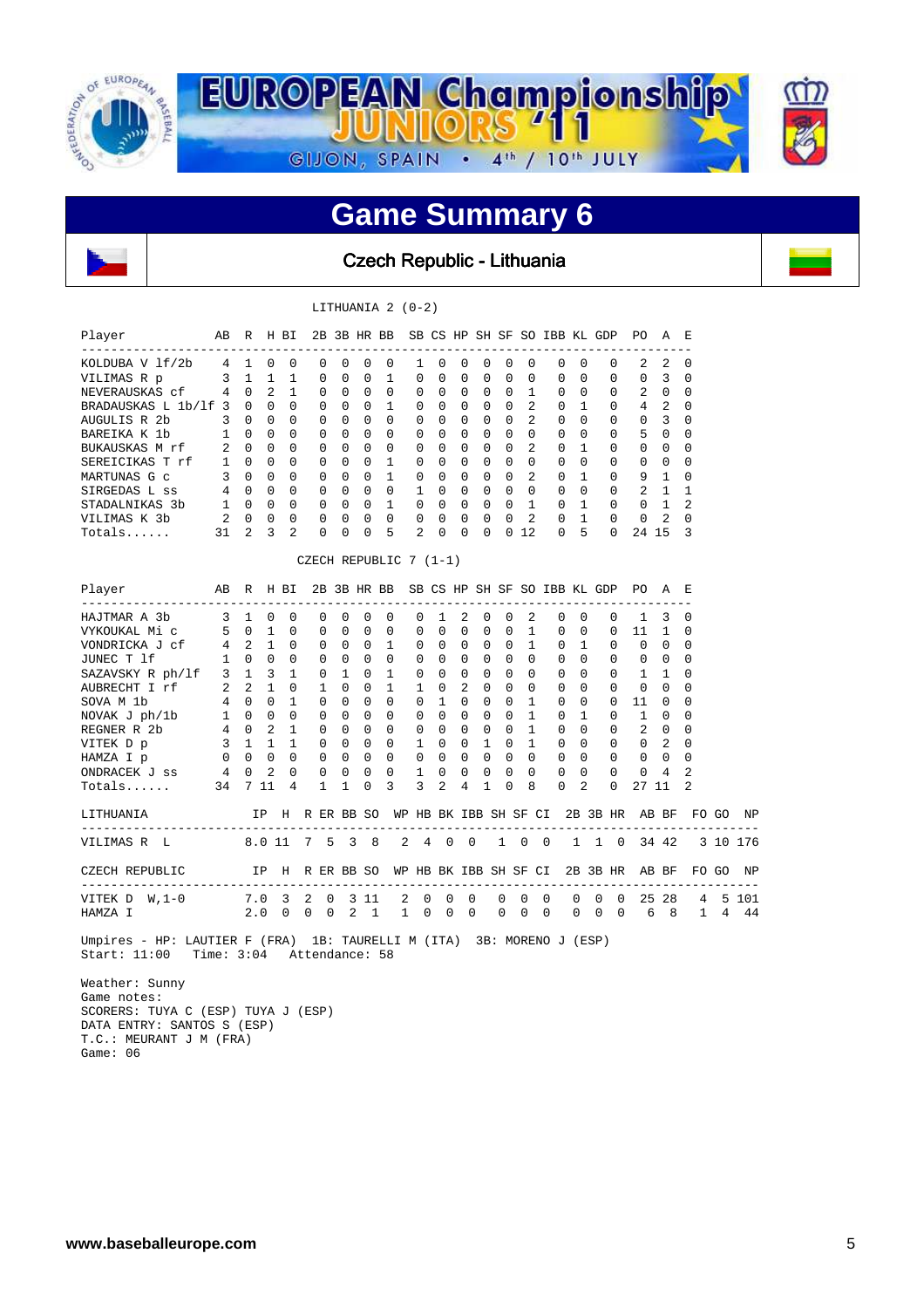

Ukraine - Belgium

| Player ABR HBI 2B3BHRBB SBCS HPSH SFSO IBBKL GDP PO A E<br>--------------- |  |  |                                                               |  |                   |                     |                                        |          |  |                  |            |                    |             |  |
|----------------------------------------------------------------------------|--|--|---------------------------------------------------------------|--|-------------------|---------------------|----------------------------------------|----------|--|------------------|------------|--------------------|-------------|--|
| VANDENABEELE 1b 4 0 1 0                                                    |  |  |                                                               |  | 0 0 0 1           |                     | $0\quad 0\quad 0\quad 0\quad 0\quad 0$ |          |  |                  | $0\quad 0$ | 0 10 1 0           |             |  |
| JANSSENS W 2b 5 0 2 0                                                      |  |  | $\mathbf 0$                                                   |  | $0\quad 0\quad 0$ |                     | 1 0 0 0 0 0                            |          |  |                  | $0\quad 0$ | $0 \t 0 \t 1 \t 0$ |             |  |
|                                                                            |  |  |                                                               |  |                   |                     |                                        |          |  |                  |            |                    |             |  |
|                                                                            |  |  |                                                               |  |                   |                     |                                        |          |  |                  |            |                    |             |  |
|                                                                            |  |  |                                                               |  |                   |                     |                                        |          |  |                  |            |                    |             |  |
|                                                                            |  |  |                                                               |  |                   |                     |                                        |          |  |                  |            |                    |             |  |
|                                                                            |  |  |                                                               |  |                   |                     |                                        |          |  |                  |            |                    | $\Omega$    |  |
|                                                                            |  |  |                                                               |  |                   |                     |                                        |          |  |                  |            |                    | 0           |  |
|                                                                            |  |  |                                                               |  |                   |                     |                                        |          |  |                  |            |                    | 0           |  |
|                                                                            |  |  |                                                               |  |                   |                     |                                        |          |  |                  |            |                    | $\mathbf 0$ |  |
|                                                                            |  |  |                                                               |  |                   |                     |                                        |          |  |                  |            |                    | $\mathbf 0$ |  |
| Totals 35 1 8 1                                                            |  |  |                                                               |  | $0 \t1 \t0 \t2$   | $2 \quad 0 \quad 1$ |                                        | $\Omega$ |  | 0 11 0 4 1 24 12 |            |                    | 3           |  |
|                                                                            |  |  |                                                               |  |                   |                     |                                        |          |  |                  |            |                    |             |  |
|                                                                            |  |  |                                                               |  | UKRAINE $3(1-1)$  |                     |                                        |          |  |                  |            |                    |             |  |
| Player ABR HBI 2B3BHRBB SBCS HP SH SF SO IBBKL GDP PO A E                  |  |  |                                                               |  |                   |                     |                                        |          |  |                  |            |                    |             |  |
|                                                                            |  |  |                                                               |  |                   |                     |                                        |          |  |                  |            |                    |             |  |
|                                                                            |  |  |                                                               |  |                   |                     |                                        |          |  |                  |            |                    |             |  |
|                                                                            |  |  |                                                               |  |                   |                     |                                        |          |  |                  |            |                    |             |  |
|                                                                            |  |  |                                                               |  |                   |                     |                                        |          |  |                  |            |                    |             |  |
|                                                                            |  |  |                                                               |  |                   |                     |                                        |          |  |                  |            |                    |             |  |
|                                                                            |  |  |                                                               |  |                   |                     |                                        |          |  |                  |            |                    |             |  |
|                                                                            |  |  |                                                               |  |                   |                     |                                        |          |  |                  |            |                    |             |  |
|                                                                            |  |  |                                                               |  |                   |                     |                                        |          |  |                  |            |                    |             |  |
|                                                                            |  |  |                                                               |  |                   |                     |                                        |          |  |                  |            |                    |             |  |
|                                                                            |  |  |                                                               |  |                   |                     |                                        |          |  |                  |            |                    |             |  |
| BELGIUM                                                                    |  |  | IP H R ER BB SO WP HB BK IBB SH SF CI 2B 3B HR AB BF FO GO NP |  |                   |                     |                                        |          |  |                  |            |                    |             |  |
| ROEVENS R L, 0-1 8.0 7 3 2 1 5 1 0 0 0 1 1 0 0 0 0 30 33 8 11 56           |  |  |                                                               |  |                   |                     |                                        |          |  |                  |            |                    |             |  |
| UKRAINE IPH RER BB SO WPHB BK IBB SH SF CI 2B 3B HR AB BF FO GO NP         |  |  |                                                               |  |                   |                     |                                        |          |  |                  |            |                    |             |  |
|                                                                            |  |  |                                                               |  |                   |                     |                                        |          |  |                  |            |                    |             |  |
| LOPATA A W, 1-0 9.0 8 1 0 2 11 1 1 0 0 0 0 0 0 1 0 35 38 10 5 113          |  |  |                                                               |  |                   |                     |                                        |          |  |                  |            |                    |             |  |
| Umpires - HP: URKIJO G (ESP) 1B: SUROVIAGIN B (RUS) 2B: VILLEGAS J M (ESP) |  |  |                                                               |  |                   |                     |                                        |          |  |                  |            |                    |             |  |
| Start: 16:00 Time: 2h 4min Attendance: 82                                  |  |  |                                                               |  |                   |                     |                                        |          |  |                  |            |                    |             |  |
| Weather: Cloudy                                                            |  |  |                                                               |  |                   |                     |                                        |          |  |                  |            |                    |             |  |
| Game notes:                                                                |  |  |                                                               |  |                   |                     |                                        |          |  |                  |            |                    |             |  |
|                                                                            |  |  |                                                               |  |                   |                     |                                        |          |  |                  |            |                    |             |  |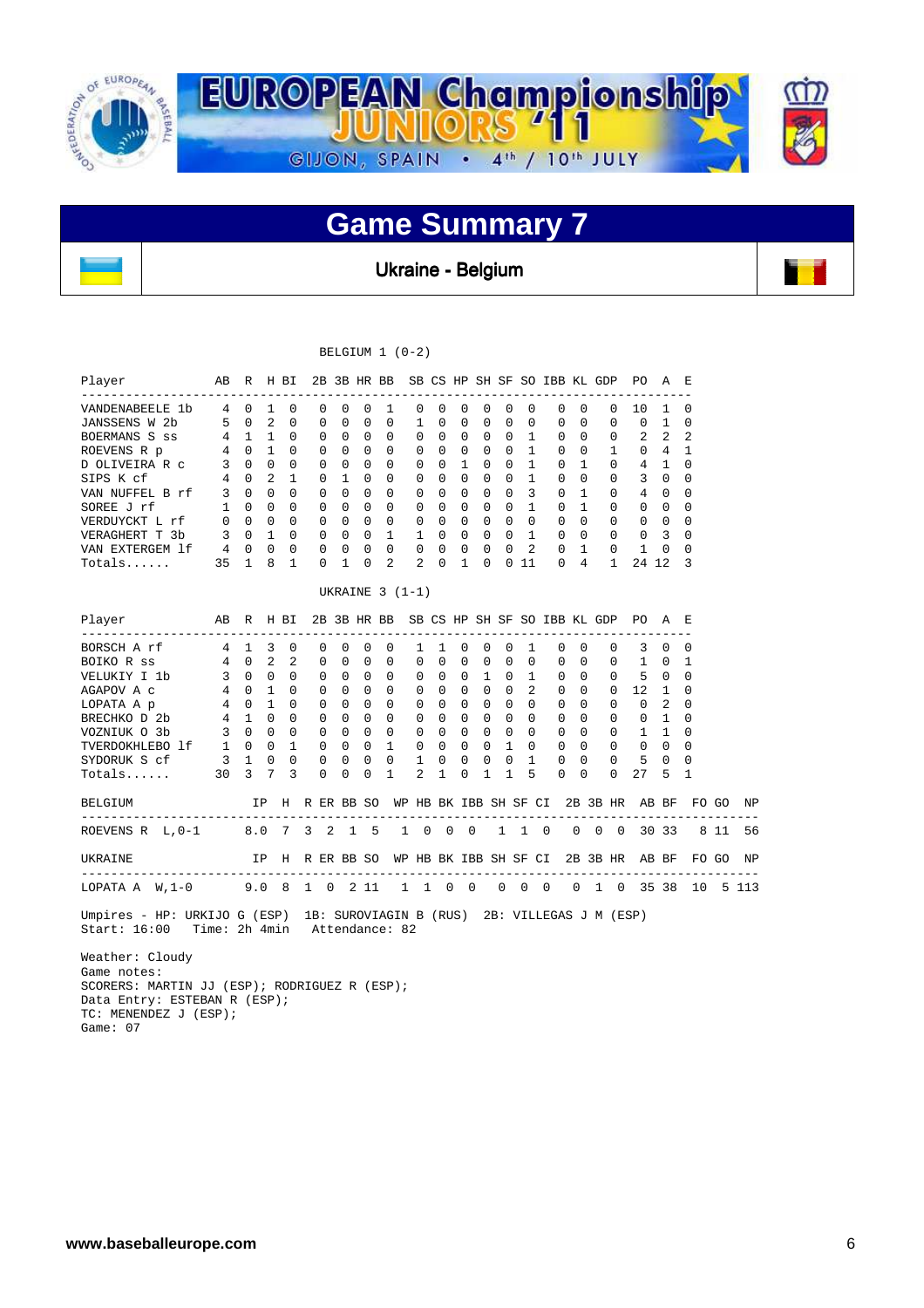

France - Spain

**TO** 

ļ,

SPAIN 5 (1-1)

| Player<br>------------------                                                        | AB R H BI      |                     |                             |                         |             |                            |                         |                            |                   | 2B 3B HR BB SB CS HP SH SF SO IBB KL GDP |                            |               |                                |                |                      |                |                              |                             |               |               | PO.               | A                | Е              |              |          |
|-------------------------------------------------------------------------------------|----------------|---------------------|-----------------------------|-------------------------|-------------|----------------------------|-------------------------|----------------------------|-------------------|------------------------------------------|----------------------------|---------------|--------------------------------|----------------|----------------------|----------------|------------------------------|-----------------------------|---------------|---------------|-------------------|------------------|----------------|--------------|----------|
| LEON J A $2b/p$                                                                     | $\mathbf{3}$   | 1                   | 1                           | 2                       |             | 0                          | 0                       | $\mathbf 0$                | 1                 | 0                                        | 0                          |               | 0                              | 0              | 1                    | 0              | 0                            | $\mathbf 0$                 |               | 0             | 1                 | 2                | 2              |              |          |
| PIVA D c                                                                            | 4              | $\Omega$            | $\Omega$                    | $\Omega$                |             | 0                          | $\Omega$                | 0                          | $\mathbf{1}$      | $\Omega$                                 | $\Omega$                   |               | $\Omega$                       | $\Omega$       | $\Omega$             | $\mathbf{1}$   | 0                            | $\Omega$                    |               | $\Omega$      | 12                | $\mathbf{1}$     | 1              |              |          |
| VARELA R cf                                                                         | 4              | 1                   | $\mathbf 0$                 | 0                       |             | 0                          | $\Omega$                | 0                          | 1                 | 1                                        | $\Omega$                   |               | 0                              | 0              | $\Omega$             | 3              | 0                            | $\Omega$                    |               | 0             | 1                 | $\Omega$         | 0              |              |          |
| BAEZA M 1f/3b                                                                       | 3              | $\overline{0}$<br>1 | $\mathbf{1}$<br>$\mathbf 0$ | 0<br>1                  |             | 1                          | $\mathbf 0$<br>0        | 0<br>$\mathbf 0$           | 2<br>2            | $\mathbf 0$<br>$\mathbf 0$               | $\mathbf 0$<br>$\mathbf 0$ |               | 0<br>0                         | 0<br>0         | 0<br>0               | 1<br>1         | 0                            | 0<br>1                      |               | 0<br>0        | 2<br>0            | 1<br>$\mathbf 0$ | 1<br>1         |              |          |
| BOSCH M 3b/2b<br>VELAZQUEZ V 2b                                                     | 1<br>2         | $\Omega$            | $\Omega$                    | $\Omega$                |             | 0<br>$\Omega$              | $\Omega$                | $\Omega$                   | $\mathbf 0$       | $\mathbf 0$                              | $\Omega$                   |               | $\Omega$                       | $\Omega$       | $\Omega$             | $\Omega$       | 0<br>$\Omega$                | $\Omega$                    |               | $\Omega$      | $\mathbf{1}$      | $\mathbf{1}$     | $\mathbf 0$    |              |          |
| DIAZ M ss                                                                           | 4              | 0                   | $\Omega$                    | $\Omega$                |             | 0                          | $\Omega$                | $\mathbf 0$                | $\mathbf 0$       | 0                                        | $\Omega$                   |               | 0                              | 0              | $\Omega$             | $\mathbf{1}$   | 0                            | $\mathbf{1}$                |               | 1             | $\mathbf{1}$      | 2                | $\Omega$       |              |          |
| CASADO A p                                                                          | $\mathbf 1$    | $\overline{2}$      | $\mathbf{1}$                | $\Omega$                |             | $\Omega$                   | $\Omega$                | $\Omega$                   | $\mathbf{1}$      | 0                                        | $\Omega$                   |               | $\Omega$                       | $\Omega$       | $\Omega$             | $\Omega$       | 0                            | $\Omega$                    |               | $\Omega$      | $\Omega$          | $\Omega$         | 1              |              |          |
| ALVARADO C 1f                                                                       | $\mathbf{1}$   | $\overline{0}$      | $\mathbf{1}$                | 2                       |             | 1                          | $\mathbf 0$             | 0                          | $\mathbf{1}$      | $\mathbf 0$                              | $\mathbf 0$                |               | 0                              | $\mathbf 0$    | $\Omega$             | $\Omega$       | 0                            | $\mathbf 0$                 |               | 0             | 0                 | $\mathbf 0$      | 0              |              |          |
| BEDIA L 1b                                                                          | 2              | $\Omega$            | $\overline{1}$              | $\Omega$                |             | $\Omega$                   | $\Omega$                | $\Omega$                   | $\Omega$          | $\Omega$                                 | $\Omega$                   |               | $\Omega$                       | $\overline{2}$ | $\Omega$             | $\Omega$       | $\mathbf 0$                  | $\Omega$                    |               | $\Omega$      | $\overline{4}$    | $\Omega$         | $\Omega$       |              |          |
| GARCIA A rf                                                                         | 3              | 0                   | $\mathbf{1}$                | $\Omega$                |             | 1                          | $\Omega$                | 0                          | 1                 | 0                                        | 0                          |               | 0                              | 0              | 0                    | 1              | 0                            | $\Omega$                    |               | $\Omega$      | 2                 | 1                | 0              |              |          |
| $Totals$                                                                            | 28             | 5                   | 6                           | 5                       |             | 3                          | $\Omega$                |                            | 010               | $\mathbf{1}$                             | $\Omega$                   |               | 0                              | 2              | 1                    | 8              | $\Omega$                     | 2                           |               | 1             | 24                | 8                | 6              |              |          |
|                                                                                     |                |                     |                             |                         |             |                            |                         |                            |                   | FRANCE $6(1-0)$                          |                            |               |                                |                |                      |                |                              |                             |               |               |                   |                  |                |              |          |
| Player<br>-------------------------                                                 | AВ             | R                   |                             | H BI                    | ----        |                            | 2B 3B HR BB             |                            |                   |                                          |                            |               |                                |                |                      |                | SB CS HP SH SF SO IBB KL GDP |                             |               |               | PO.<br>---------- | A                | E<br>$-$       |              |          |
| COMBES $0$ $2b/3b$                                                                  | 3              | 1                   | 0                           | 1                       |             | 0                          | 0                       | 0                          | 1                 | 0                                        | 0                          |               | 0                              | 0              | 0                    | 1              | 0                            | $\mathbf 0$                 |               | 0             | 2                 | 0                | 0              |              |          |
| NEUMANN S cf                                                                        | $\mathbf{3}$   | $\mathbf{1}$        | $\mathbf{1}$                | $\overline{a}$          |             | $\Omega$                   | $\Omega$                | $\Omega$                   | $\mathbf 0$       | $\Omega$                                 | $\Omega$                   |               | $\Omega$                       | $\mathbf{1}$   | $\Omega$             | $\mathbf{1}$   | 0                            | $\Omega$                    |               | 0             | 2                 | $\mathbf{1}$     | $\Omega$       |              |          |
| VILLANUEVA Y SS                                                                     |                | 3 0 1               |                             | $\Omega$                |             | 0                          | 0                       | 0                          | 1                 | 0                                        | $\mathbf{1}$               |               | $\mathbf{0}$<br>$\overline{0}$ |                | $\Omega$             | 1              | 0                            | $\Omega$                    |               | 0             | 1                 | 3                | 0              |              |          |
| PAZ $A$ $3b/p$                                                                      | $\overline{4}$ | $\Omega$            | $\overline{2}$              | 2                       |             | $\Omega$                   | $\Omega$                | $\Omega$                   | $\Omega$          | $\mathbf{1}$                             | $\mathbf{1}$               |               | $\Omega$                       | $\Omega$       | $\Omega$             | $\Omega$       | 0                            | $\Omega$                    |               | $\mathbf 1$   | 2                 | $\mathbf{1}$     | $\Omega$       |              |          |
| DAGNEAU B 1b                                                                        | 4              | <sup>1</sup>        | $\mathbf 0$                 | $\mathbf 0$             |             | 0                          | $\mathbf 0$             | $\mathbf 0$                | $\mathbf 0$       | $\mathbf 0$                              | $\Omega$                   |               | $\overline{0}$                 | 0              | $\mathbf 0$          | $\overline{0}$ | 0                            | $\mathbf 0$                 |               | $\mathbf 0$   | 6                 | 0                | 0              |              |          |
| LAKMECHE T C                                                                        | 3              | $\mathbf{1}$        | $\overline{1}$              | $\Omega$                |             | 0                          | $\Omega$                | $\mathbf 0$                | $\mathbf{1}$      | 0                                        | $\Omega$                   |               | 0                              | $\mathbf 0$    | $\Omega$             | 2              | $\mathbf 0$                  | $\mathbf{1}$                |               | 0             | 9                 | $\mathbf{1}$     | 0              |              |          |
| MESGUICH C rf                                                                       | 3              | $1\quad 1$          |                             | $\Omega$                |             | $\Omega$                   | 0                       | 0                          | $\mathbf 0$       | $\mathbf 0$                              | $\Omega$                   |               | $\mathbf{0}$<br>$\overline{1}$ |                | $\Omega$             | $\mathbf{1}$   | 0                            | $\Omega$                    |               | $\Omega$      | 2                 | 0                | 0              |              |          |
| VAN HEYNINGE p                                                                      | 0              | $3 \quad 0$         | $0\quad 0$<br>$\mathbf{0}$  | $\Omega$<br>$\mathbf 0$ |             | $\mathbf 0$<br>$\mathbf 0$ | $\Omega$<br>$\mathbf 0$ | $\mathbf 0$<br>$\mathbf 0$ | 0<br>$\mathbf{0}$ | $\mathbf 0$<br>$\mathbf 0$               | $\mathbf 0$<br>$\mathbf 0$ |               | $0\quad 0$<br>$\mathbf 0$      | $\mathbf 0$    | $\Omega$<br>$\Omega$ | $\Omega$<br>3  | $\mathbf 0$<br>$\mathbf 0$   | $\mathbf 0$<br>$\mathbf{1}$ |               | 0<br>0        | 0<br>$\mathbf 0$  | 1<br>3           | 0<br>0         |              |          |
| MOTTAY J p<br>POURCEL B 2b                                                          | 1              | $\circ$             | $\bigcirc$                  | $\Omega$                |             | $\mathbf 0$                | $\Omega$                | $\mathbf 0$                | $\mathbf{0}$      | $\mathbf 0$                              | $\Omega$                   |               | $\mathbf 0$                    | $\mathbf 0$    | $\Omega$             | $\Omega$       | $\mathbf 0$                  | $\mathbf 0$                 |               | $\mathbf 0$   | $\mathbf{1}$      | $\mathbf 0$      | $\mathbf 0$    |              |          |
| BERNARD C 1f                                                                        | 3              | 1                   | $\mathbf 0$                 | 1                       |             | $\Omega$                   | 0                       | $\mathbf 0$                | 1                 | 0                                        | $\mathbf 0$                |               | 0                              | $\Omega$       | $\Omega$             | $\overline{2}$ | 0                            | 2                           |               | $\Omega$      | 2                 | $\Omega$         | $\Omega$       |              |          |
| $Totals$                                                                            | 30             | 6                   | 6                           | 6                       |             | $\Omega$                   | $\Omega$                | $\Omega$                   | 4                 | 1                                        | 2                          |               | 0                              | 2              | $\Omega$             | 11             | $\Omega$                     | 4                           |               | 1             | 27 10             |                  | 0              |              |          |
| SPAIN                                                                               |                |                     | IP                          |                         |             |                            | H R ER BB SO            |                            |                   | WP HB BK IBB SH SF CI                    |                            |               |                                |                |                      |                |                              |                             |               |               | 2B 3B HR AB BF    |                  |                | FO GO        | ΝP       |
|                                                                                     |                |                     |                             |                         |             |                            | 3                       |                            |                   |                                          |                            |               |                                |                |                      |                |                              |                             |               |               |                   |                  |                |              |          |
| CASADO A L, 0-1<br>LEON J A                                                         |                | 3.1<br>4.2          |                             | 2<br>4                  | 4<br>2      | 3<br>2                     | $\mathbf{1}$            | 5<br>6                     |                   | 0<br>$\Omega$                            | 0<br>$\Omega$              | 0<br>$\Omega$ | 0<br>$\Omega$                  | 2<br>$\Omega$  |                      | 0<br>$\Omega$  | 0<br>$\Omega$                | 0<br>$\Omega$               | 0<br>$\Omega$ | 0<br>$\Omega$ |                   | 13 18<br>17 18   | 1<br>4         | 3<br>2       | 89<br>85 |
|                                                                                     |                |                     |                             |                         |             |                            |                         |                            |                   |                                          |                            |               |                                |                |                      |                |                              |                             |               |               |                   |                  |                |              |          |
| FRANCE<br>______________________________                                            |                |                     | IP.                         | Η                       |             |                            | R ER BB SO              |                            |                   | WP HB BK IBB SH SF CI                    |                            |               |                                |                |                      |                |                              |                             |               | 2B 3B HR      |                   | AB BF            |                | FO GO        | NP       |
| VAN HEYNINGE                                                                        |                |                     | $1.0 \t 0$                  |                         | 2           | 2                          | 5                       | 1                          |                   | 2                                        | $\mathbf 0$                | 0             | 0                              | 0              |                      | 0              | 0                            | $\mathbf 0$                 | 0             | 0             | 2                 | 7                | 0              | 1            | 35       |
| MOTTAY $J \ W, 1-0$                                                                 |                |                     | 4.1                         | 5                       | 3           | 3                          | 3                       | 1                          |                   | 1                                        | 0                          | 0             | $\mathbf 0$                    | 2              |                      | $\mathbf{1}$   | 0                            | 3                           | 0             | 0             |                   | 14 20            | 6              | - 5          | 78       |
| PAZ A S, 1                                                                          |                | 3.2                 |                             | $\mathbf{1}$            | $\mathbf 0$ | $\mathbf 0$                | 2                       | 6                          |                   | 0                                        | $\mathbf 0$                | $\mathbf 0$   | $\mathbf{0}$                   | $\mathbf 0$    |                      | $\mathbf 0$    | $\mathbf{0}$                 | $\mathbf{0}$                | $\mathbf 0$   | $\mathbf{0}$  |                   | 12 14            | $\overline{4}$ | $\mathbf{1}$ | 53       |
| Umpires - HP: BERKVENS W (NED) 1B: CERNY T (CZE)<br>Start: 18:00<br>Weather: Cloudy | Time: $3:03$   |                     |                             |                         |             |                            |                         |                            | Attendance: 226   |                                          |                            |               |                                |                |                      |                | 3B: BIRBALAS A (LTU)         |                             |               |               |                   |                  |                |              |          |

 Game notes: SCORERS: TUYA J (ESP) TUYA C (ESP) DATA ENTRY: SANTOS S (ESP) C.T.: BUNTA F (SVK) VAN HEYNINGE faced 1 batter in the 2nd. Game: 08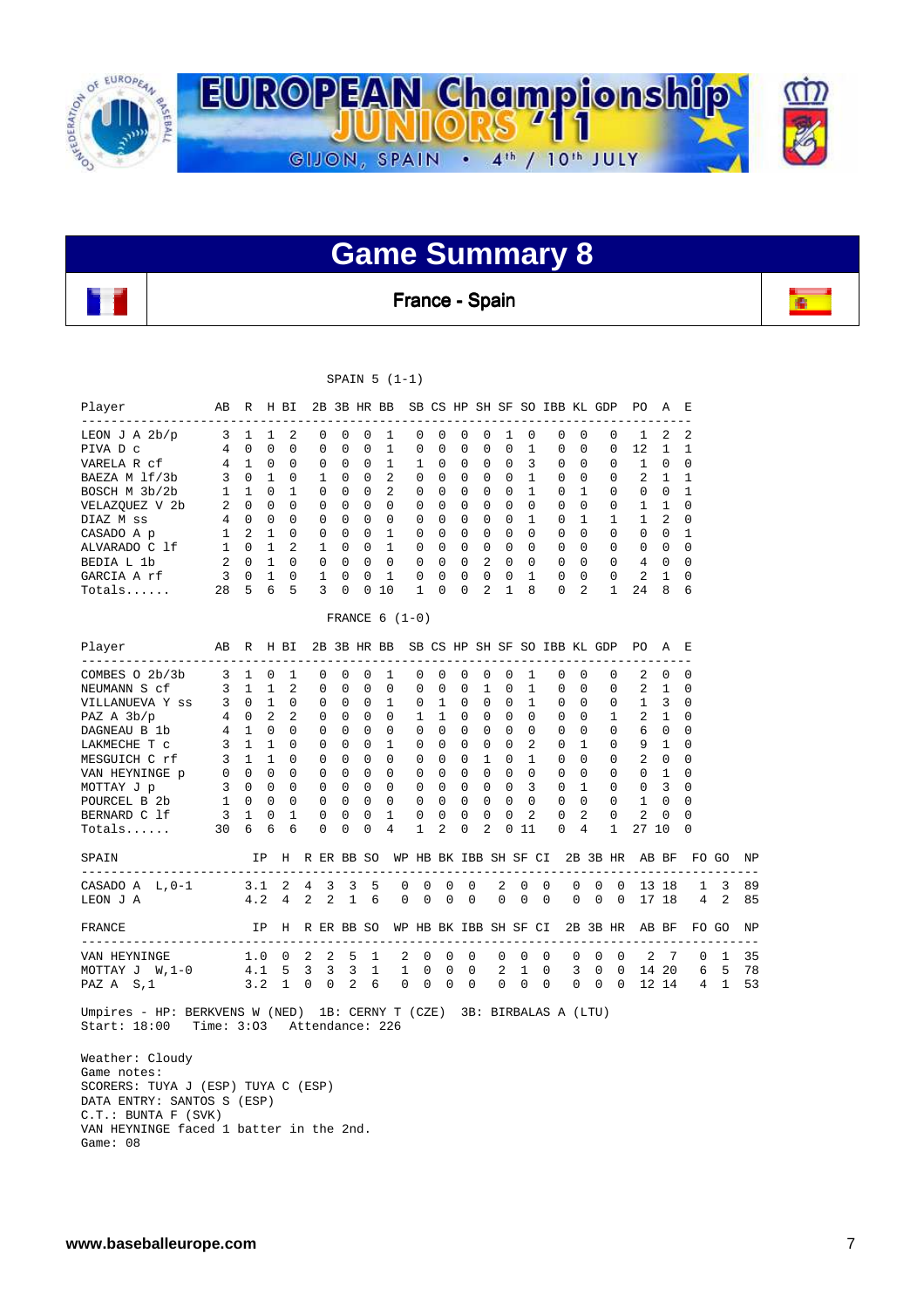



## **Leaders Summary**

| TEAM BATTING                                        | G              | Avg            | AВ                      | R                           | H              | 2B                   | 3B             | HR             |                | BB                        | SO           | SB-ATT             |     | HITS                                                                                                                                                                                                                                                                                                                                                                                         |
|-----------------------------------------------------|----------------|----------------|-------------------------|-----------------------------|----------------|----------------------|----------------|----------------|----------------|---------------------------|--------------|--------------------|-----|----------------------------------------------------------------------------------------------------------------------------------------------------------------------------------------------------------------------------------------------------------------------------------------------------------------------------------------------------------------------------------------------|
| -----------------------<br>NETHERLANDS<br>$GERMANY$ | 2              | 1 .425<br>.353 | 40<br>68                | 10<br>30                    | 17<br>24       | 2<br>3               | 1<br>1         | $\Omega$<br>0  |                | 3<br>23                   | 5<br>17      | $1 - 2$<br>$5 - 6$ |     | $\frac{1}{2}$<br>5<br>VANDENABEELE Thoma-BEL<br>5<br>NEVERAUSKAS Dovyda-LTU                                                                                                                                                                                                                                                                                                                  |
| ITALY.                                              | $\mathbf{1}$   | .333           | 30                      | 11                          | 10             | 2                    | $\Omega$       | $\mathbf 0$    |                | 9                         | 6            | $1 - 1$            |     | 5 tied with 4 $hit(s)$                                                                                                                                                                                                                                                                                                                                                                       |
| BELGIUM                                             |                | 2 .286         | 70                      | 8                           | 20             | 2                    | 1              | $\mathbf 0$    |                | 11                        | 19           | $2 - 2$            |     |                                                                                                                                                                                                                                                                                                                                                                                              |
| CZECH REPUBLIC                                      | 2              | .237           | 59                      | 7                           | 14             | 1                    | 1              | 0              |                | - 5                       | 13           | $3 - 5$            |     | RUNS SCORED                                                                                                                                                                                                                                                                                                                                                                                  |
| SPAIN.                                              |                | 2 .214         | 56                      | 13                          | 12             | 4                    | 0              | $\mathbf 0$    |                | 27                        | 21           | $3 - 4$            |     | -----------                                                                                                                                                                                                                                                                                                                                                                                  |
| $FRANCE$                                            | $\mathbf{1}$   | .200           | 30                      | 6                           | 6              | 0                    | 0              | $\mathbf 0$    |                | 4                         | 11           | $1 - 3$            |     | 7<br>ELLENBOGEN Jonatha-GER                                                                                                                                                                                                                                                                                                                                                                  |
| UKRAINE                                             |                | 2 .161         | 56                      | $\overline{4}$              | 9              | $\mathbf 0$          | $\Omega$       | 0              |                | 8                         | 13           | $2 - 3$            |     | 4<br>AURNHAMMER Bruno-GER                                                                                                                                                                                                                                                                                                                                                                    |
| RUSSIA                                              |                | 1 .160         | 25                      | 0                           | 4              | $\mathbf 0$          | 0              | 0              |                | $\overline{4}$            | 10           | $1 - 2$            |     | 4<br>AHRENS Vincent-GER                                                                                                                                                                                                                                                                                                                                                                      |
| LITHUANIA                                           |                | 2 .123         | 65                      | 7                           | 8              | $\mathbf{1}$         | $\Omega$       | $\mathbf 0$    |                | 8                         | 18           | $5 - 5$            |     | 3 tied with 3 run(s) scored                                                                                                                                                                                                                                                                                                                                                                  |
| Totals                                              | 8              | .248           | 499                     | 96                          | 124            | 15                   | 4              | 0              | 102            |                           | 133          | $24 - 33$          |     |                                                                                                                                                                                                                                                                                                                                                                                              |
|                                                     |                |                |                         |                             |                |                      |                |                |                |                           |              |                    |     | RUNS BATTED IN                                                                                                                                                                                                                                                                                                                                                                               |
| TEAM PITCHING<br>_________________                  | G              | ERA            | M                       | L Sv                        |                | IP                   | Н              | R              |                | ER                        |              | <b>BB</b>          | SO  | --------------                                                                                                                                                                                                                                                                                                                                                                               |
|                                                     |                |                |                         |                             |                |                      |                |                |                |                           |              |                    |     | 5<br>HARMS Eric-GER<br>AURNHAMMER Bruno-GER                                                                                                                                                                                                                                                                                                                                                  |
| ITALY.                                              | $\mathbf{1}$   | 0.00           | 1                       | 0<br>0                      |                | 8.0                  | 2              | 1              |                | 0                         |              | 7                  | 8   | $\overline{4}$                                                                                                                                                                                                                                                                                                                                                                               |
| NETHERLANDS                                         | $\mathbf{1}$   | 0.00           | 1                       | 0<br>0                      |                | 8.0                  | 3              | 0              |                | 0                         |              | 2                  | 5   | EHMCKE Maik-GER<br>4                                                                                                                                                                                                                                                                                                                                                                         |
| $SPAIN.$                                            | $\overline{a}$ | 1.59           | 1                       | 1<br>1                      |                | 17.0                 | 11             | 11             |                | 3                         |              | $7\phantom{.0}$    | 17  | LEON Jesus A-ESP<br>4                                                                                                                                                                                                                                                                                                                                                                        |
| GERMANY                                             | $\overline{a}$ | 3.60           | $\overline{\mathbf{c}}$ | $\mathbf 0$<br>0            |                | 15.0                 | 16             | 7              |                | 6                         |              | 13                 | 18  | RUSSO Alexander-ITA<br>4                                                                                                                                                                                                                                                                                                                                                                     |
| CZECH REPUBLIC                                      |                | 2 4.32         | $\mathbf{1}$            | $\mathbf{1}$<br>$\mathbf 0$ |                | 16.2                 | 20             | 12             |                | 8                         |              | 8                  | 17  |                                                                                                                                                                                                                                                                                                                                                                                              |
| $\texttt{FRANCE} \dots \dots \dots \dots \dots$     | 1              | 5.00           | 1                       | 0<br>1                      |                | 9.0                  | 6              | 5              |                | 5                         |              | 10                 | 8   | <b>DOUBLES</b>                                                                                                                                                                                                                                                                                                                                                                               |
| UKRAINE                                             | $\overline{a}$ | 6.19           | $\mathbf{1}$            | $\mathbf 0$<br>1            |                | 16.0                 | 18             | 12             |                | 11                        |              | 11                 | 17  | $\frac{1}{2} \frac{1}{2} \frac{1}{2} \frac{1}{2} \frac{1}{2} \frac{1}{2} \frac{1}{2} \frac{1}{2} \frac{1}{2} \frac{1}{2} \frac{1}{2} \frac{1}{2} \frac{1}{2} \frac{1}{2} \frac{1}{2} \frac{1}{2} \frac{1}{2} \frac{1}{2} \frac{1}{2} \frac{1}{2} \frac{1}{2} \frac{1}{2} \frac{1}{2} \frac{1}{2} \frac{1}{2} \frac{1}{2} \frac{1}{2} \frac{1}{2} \frac{1}{2} \frac{1}{2} \frac{1}{2} \frac{$ |
| LITHUANIA                                           |                | 2, 6.35        | $\mathbf{0}$            | 2<br>$\mathbf 0$            |                | 17.0                 | 17             | 15             |                | 12                        |              | 20                 | 21  | 2<br>BAEZA Marlon-ESP                                                                                                                                                                                                                                                                                                                                                                        |
| RUSSIA                                              |                | 1, 6.43        | $\Omega$                | $\mathbf{1}$<br>$\Omega$    |                | 7.0                  | 10             | 13             |                | 5                         |              | 11                 | 10  | HARMS Eric-GER<br>$\overline{a}$                                                                                                                                                                                                                                                                                                                                                             |
| BELGIUM                                             |                | 2 9.56         | 0                       | 2<br>0                      |                | 16.0                 | 21             | 20             |                | 17                        |              | 13                 | 12  | 11 tied with 1 double( $s$ )                                                                                                                                                                                                                                                                                                                                                                 |
| Totals                                              |                | 8 4.65         | 8                       | 8<br>2                      |                | 129.2                | 124            | 96             |                | 67                        |              | 102                | 133 |                                                                                                                                                                                                                                                                                                                                                                                              |
|                                                     |                |                |                         |                             |                |                      |                |                |                |                           |              |                    |     | TRIPLES<br>سامات سامات                                                                                                                                                                                                                                                                                                                                                                       |
| TEAM FIELDING<br>____________________________       | G              | PO<br>----     | Α<br>$=$ $=$ $=$        | E<br>$- - -$                |                | Pct<br>$\frac{1}{2}$ | DP             |                |                | PB SBA-ATT<br>----------- |              |                    |     | VAN DOESBURG Peter-NED<br>1                                                                                                                                                                                                                                                                                                                                                                  |
| $FRANCE$                                            |                |                |                         |                             |                |                      |                |                |                |                           |              |                    |     | $\mathbf{1}$<br>STOCKLIN Lennard-GER                                                                                                                                                                                                                                                                                                                                                         |
|                                                     | $\mathbf{1}$   | 27             | 10                      | 0                           |                | 1.000                | 1              | 0              |                | $1 - 1$<br>$0 - 0$        |              |                    |     |                                                                                                                                                                                                                                                                                                                                                                                              |
| NETHERLANDS                                         | $\mathbf{1}$   | 24             | 11                      | 1                           |                | .972                 | 3              | $\mathbf{1}$   |                |                           |              |                    |     | $\mathbf{1}$<br>SIPS Kenneth-BEL                                                                                                                                                                                                                                                                                                                                                             |
| UKRAINE                                             | 2              | 48             | 10                      | 2                           |                | .967                 | $\mathbf{1}$   | $\overline{a}$ |                | $3 - 3$                   |              |                    |     | SAZAVSKY Richard-CZE<br>$\mathbf{1}$                                                                                                                                                                                                                                                                                                                                                         |
| GERMANY                                             | 2              | 45             | 17                      | 3                           |                | .954                 | $\mathbf{1}$   | $\mathbf 0$    |                | $1 - 2$                   |              |                    |     |                                                                                                                                                                                                                                                                                                                                                                                              |
| ITALY.                                              | 1              | 24             | 13                      | 2                           |                | .949                 | 0              | $\mathbf{0}$   |                | $0 - 0$                   |              |                    |     | HOME RUNS                                                                                                                                                                                                                                                                                                                                                                                    |
| CZECH REPUBLIC                                      | 2              | 50             | 20                      | 4                           |                | .946                 | $\Omega$       | $\mathbf{0}$   |                | $3 - 4$                   |              |                    |     | ---------                                                                                                                                                                                                                                                                                                                                                                                    |
| LITHUANIA                                           | 2              | 51             | 24                      | 6                           |                | .926                 | $\mathbf{1}$   | $\mathbf{1}$   |                | $5 - 8$                   |              |                    |     |                                                                                                                                                                                                                                                                                                                                                                                              |
| BELGIUM                                             | 2              | 48             | 22                      | 7                           |                | .909                 | $\mathbf{1}$   | $\mathbf 0$    |                | $3 - 4$                   |              |                    |     | TOTAL BASES                                                                                                                                                                                                                                                                                                                                                                                  |
| SPAIN.                                              | 2              | 51             | 21                      | 9                           |                | .889                 | 1              | $\mathbf 0$    |                | $4 - 6$                   |              |                    |     | -----------                                                                                                                                                                                                                                                                                                                                                                                  |
| RUSSIA                                              | 1              | 21             | 10                      | 5                           |                | .861                 | 1              | 0              |                | $4 - 5$                   |              |                    |     | STOCKLIN Lennard-GER<br>6                                                                                                                                                                                                                                                                                                                                                                    |
| Totals                                              | 8              | 389            | 158                     | 39                          |                | .933                 | 10             | 4              |                | $24 - 33$                 |              |                    |     | NEVERAUSKAS Dovyda-LTU<br>6                                                                                                                                                                                                                                                                                                                                                                  |
|                                                     |                |                |                         |                             |                |                      |                |                |                |                           |              |                    |     | HARMS Eric-GER<br>6                                                                                                                                                                                                                                                                                                                                                                          |
| INDIVIDUAL BATTING<br>Min 2 plate appearances       |                | G              | Avg                     | AB                          | R              |                      | H RBI          | 2B             |                | 3B                        | HR           | BB                 |     | 4 tied with 5 total base(s)                                                                                                                                                                                                                                                                                                                                                                  |
| --------------------------------                    |                |                |                         |                             | $- - -$        |                      | ----           | $= -$          |                | ----                      | $- - -$      | $- - -$            |     | STOLEN BASES<br>$SB-ATT$                                                                                                                                                                                                                                                                                                                                                                     |
| VYKOUKAL Marko-CZE                                  |                |                | 1 1.000                 | 2                           | 0              | 2                    | $\Omega$       | 0              |                | $\Omega$                  | $\mathbf 0$  | 0                  |     | __________________________________                                                                                                                                                                                                                                                                                                                                                           |
| CASADO Andres-ESP                                   |                |                | 1 1,000                 | 1                           | 2              | $\mathbf{1}$         | $\Omega$       | 0              |                | $\Omega$                  | $\Omega$     | $\mathbf{1}$       |     | $2 - 2$<br>BUKAUSKAS Martynas-LTU                                                                                                                                                                                                                                                                                                                                                            |
| CORNELISSE Bayron-NED                               |                |                | 1 .750                  | 4                           | $\mathbf{1}$   | 3                    | 2              | $\mathbf 0$    |                | $\mathbf 0$               | $\mathbf 0$  | $\mathbf 0$        |     | AHRENS Vincent-GER<br>$2 - 2$                                                                                                                                                                                                                                                                                                                                                                |
| VAN DER MEER Stijn-NED                              |                | $\mathbf{1}$   | .750                    | 4                           | 2              | 3                    | 0              | $\mathbf 0$    |                | $\mathbf 0$               | $\mathbf 0$  | $\mathbf{1}$       |     | KOLDUBA Vidmantas-LTU<br>$2 - 2$                                                                                                                                                                                                                                                                                                                                                             |
| SAZAVSKY Richard-CZE                                |                |                | 2 .750                  | 4                           | $\mathbf{1}$   | 3                    | $\mathbf{1}$   | $\mathbf 0$    |                | $\mathbf{1}$              | $\mathbf 0$  | $\mathbf{1}$       |     | ELLENBOGEN Jonatha-GER<br>$2 - 3$                                                                                                                                                                                                                                                                                                                                                            |
| NEVERAUSKAS Dovyda-LTU                              |                | 2              | .625                    | 8                           | $\overline{a}$ | 5                    | 3              | $\mathbf{1}$   |                | $\mathbf 0$               | 0            | $\mathbf 0$        |     | 16 tied with 1 stolen base(s)                                                                                                                                                                                                                                                                                                                                                                |
| VAN DE SANDEN Sven-NED                              |                | $\mathbf{1}$   | .600                    | 5                           | 2              | 3                    | 2              | 1              |                | 0                         | 0            | 0                  |     |                                                                                                                                                                                                                                                                                                                                                                                              |
| TRUE Dillon-NED                                     |                | $\mathbf{1}$   | .600                    | 5                           | 0              | 3                    | 3              | $\mathbf 0$    |                | 0                         | 0            | $\mathbf 0$        |     | STRIKEOUTS<br>ΙP<br>SO                                                                                                                                                                                                                                                                                                                                                                       |
| JELLONNECK Marius-GER                               |                | 2              | .571                    | 7                           | $\mathbf{1}$   | $\overline{4}$       | 3              | $\mathbf{1}$   |                | $\mathbf 0$               | 0            | $\mathbf{1}$       |     | ----------------------------------<br>$- - -$                                                                                                                                                                                                                                                                                                                                                |
| AURNHAMMER Bruno-GER                                |                | 2              | .571                    | 7                           | 4              | $\overline{4}$       | $\overline{4}$ | 0              |                | 0                         | 0            | $\overline{a}$     |     | 9.0<br>LOPATA Artem-UKR<br>11                                                                                                                                                                                                                                                                                                                                                                |
| VANDENABEELE Thoma-BEL                              |                | $\overline{a}$ | .500                    | 10                          | $\mathbf{1}$   | 5                    | $\mathbf{1}$   | $\mathbf 0$    |                | $\mathbf 0$               | $\mathbf 0$  | $\mathbf 1$        |     | VITEK Daniel-CZE<br>7.0<br>11                                                                                                                                                                                                                                                                                                                                                                |
| BORSCH Artem-UKR                                    |                | 2              | .500                    | 8                           | 1              | 4                    | $\mathbf{1}$   | $\mathbf 0$    |                | 0                         | 0            | 0                  |     | VILIMAS Robertas-LTU<br>8<br>8.0                                                                                                                                                                                                                                                                                                                                                             |
| SIPS Kenneth-BEL                                    |                | 2              | .500                    | 6                           | $\mathbf{1}$   | 3                    | $\mathbf{1}$   | $\mathbf 0$    |                | $\mathbf{1}$              | $\mathbf 0$  | 2                  |     | $\overline{7}$<br>6.0<br>BAREIKA Kasparas-LTU                                                                                                                                                                                                                                                                                                                                                |
| RUSSO Alexander-ITA                                 |                |                | 1.500                   | $\overline{4}$              | $\mathbf{1}$   | $\overline{c}$       | 4              | $\mathbf{1}$   |                | $\mathbf 0$               | 0            | 0                  |     | 5 tied with 6 strikeout(s)                                                                                                                                                                                                                                                                                                                                                                   |
| PAZ Andy-FRA                                        |                | $\mathbf{1}$   | .500                    | 4                           | $\mathbf 0$    | 2                    | 2              | $\mathbf 0$    |                | $\mathbf 0$               | 0            | 0                  |     |                                                                                                                                                                                                                                                                                                                                                                                              |
|                                                     |                |                |                         |                             |                |                      |                |                |                |                           |              |                    |     |                                                                                                                                                                                                                                                                                                                                                                                              |
| INDIVIDUAL PITCHING                                 |                |                |                         |                             |                |                      |                |                |                |                           |              |                    |     |                                                                                                                                                                                                                                                                                                                                                                                              |
| Minimum 1 IP                                        |                | App            |                         | ERA W-L Sv                  |                | ΙP                   | Η              |                |                | R ER BB                   | - SO         |                    |     |                                                                                                                                                                                                                                                                                                                                                                                              |
| --------------------------------                    |                |                |                         |                             |                |                      |                |                |                |                           |              |                    |     |                                                                                                                                                                                                                                                                                                                                                                                              |
| LOPATA Artem-UKR                                    |                | $\mathbf{1}$   | 0.00                    | $1 - 0$                     | 0              | 9.0                  | 8              | 1              | 0              | 2                         | 11           |                    |     |                                                                                                                                                                                                                                                                                                                                                                                              |
| VITEK Daniel-CZE                                    |                | 1              | 0.00                    | $1 - 0$                     | 0              | 7.0                  | 3              | 2              | $\mathbf 0$    | 3                         | 11           |                    |     |                                                                                                                                                                                                                                                                                                                                                                                              |
| SCHEL Robin-NED                                     |                |                | $1 \quad 0.00$          | $1 - 0$                     | 0              | 6.2                  | 3              | 0              | $\mathbf 0$    | 2                         | 5            |                    |     |                                                                                                                                                                                                                                                                                                                                                                                              |
| PIVA Diego-ESP                                      |                |                | $1 \quad 0.00$          | $1 - 0$                     | 0              | 6.0                  | 3              | $\mathbf{1}$   | $\mathbf 0$    | 1                         | 3            |                    |     |                                                                                                                                                                                                                                                                                                                                                                                              |
| WOHRL Michael-GER                                   |                |                | $1 \quad 0.00$          | $0 - 0$                     | 0              | 4.0                  | 3              | $\mathbf 0$    | $\overline{0}$ | 2                         | 6            |                    |     |                                                                                                                                                                                                                                                                                                                                                                                              |
| SERVIDEI Luca-ITA                                   |                |                | $1 \t 0.00$             | $1 - 0$                     | 0              | 4.0                  | 2              | $\mathbf{1}$   | $\mathbf 0$    | 2                         | 4            |                    |     |                                                                                                                                                                                                                                                                                                                                                                                              |
| PAZ Andy-FRA                                        |                |                | $1 \quad 0.00$          | $0 - 0$                     | 1              | 3.2                  | 1              | 0              | $\mathbf 0$    | 2                         | 6            |                    |     |                                                                                                                                                                                                                                                                                                                                                                                              |
| ANSELMI Davide-ITA                                  |                | 1              | 0.00                    | $0 - 0$                     | 0              | 3.0                  | 0              | 0              | $\mathbf 0$    | 4                         | 4            |                    |     |                                                                                                                                                                                                                                                                                                                                                                                              |
| HAMZA Ivan-CZE                                      |                | $\mathbf{1}$   | 0.00                    | $0 - 0$                     | 0              | 2.0                  | 0              | 0              | 0              | 2                         | $\mathbf{1}$ |                    |     |                                                                                                                                                                                                                                                                                                                                                                                              |
| LOVANOV Nikita-RUS                                  |                | $\mathbf{1}$   | 0.00                    | $0 - 1$                     | 0              | 1.2                  | 2              | 5              | 0              | 6                         | 5            |                    |     |                                                                                                                                                                                                                                                                                                                                                                                              |

| .s                                                                                                                   |                                                                           |               |
|----------------------------------------------------------------------------------------------------------------------|---------------------------------------------------------------------------|---------------|
| . .<br>VDENABEELE Thoma-BEL<br>ERAUSKAS Dovyda-LTU<br>ied with 4 hit(s):                                             | 5<br>5                                                                    |               |
| IS SCORED<br>.                                                                                                       |                                                                           |               |
| ENBOGEN Jonatha-GER<br>NHAMMER Bruno-GER<br>RENS Vincent-GER<br>ied with 3 run(s) scored                             | 7<br>$\overline{4}$<br>$\overline{4}$                                     |               |
| <b>IS BATTED IN</b><br>.                                                                                             |                                                                           |               |
| RMS Eric-GER<br>NHAMMER Bruno-GER<br>CKE Maik-GER<br>N Jesus A-ESP<br>SSO Alexander-ITA                              | 5<br>$\overline{4}$<br>$\overline{4}$<br>$\overline{4}$<br>$\overline{4}$ |               |
| JBLES                                                                                                                |                                                                           |               |
| .<br>ZA Marlon-ESP<br>MS Eric-GER<br>tied with 1 double(s)                                                           | $\overline{2}$<br>$\overline{a}$                                          |               |
| PLES<br>.                                                                                                            |                                                                           |               |
| DOESBURG Peter-NED<br>CKLIN Lennard-GER<br>S Kenneth-BEL<br>ZAVSKY Richard-CZE                                       | $\,1$<br>1<br>1<br>$\mathbf{1}$                                           |               |
| <b>IE RUNS</b><br>.,                                                                                                 |                                                                           |               |
| TAL BASES                                                                                                            |                                                                           |               |
| .<br>CKLIN Lennard-GER<br>ERAUSKAS Dovyda-LTU<br>MS Eric-GER<br>:ied with 5 total base(s)                            | 6<br>6<br>6                                                               |               |
| LEN BASES                                                                                                            | SB-ATT                                                                    |               |
| (AUSKAS Martynas-LTU<br>RENS Vincent-GER<br>DUBA Vidmantas-LTU<br>.ENBOGEN Jonatha-GER<br>tied with 1 stolen base(s) | $2 - 2$<br>$2 - 2$<br>$2 - 2$<br>$2 - 3$                                  |               |
| <b>IKEOUTS</b>                                                                                                       | IP SO<br>$\cdot$ = = = = = $\cdot$                                        | $-1$          |
| PATA Artem-UKR $9.0$ 11<br>EK Daniel-CZE<br>IMAS Robertas-LTU<br>REIKA Kasparas-LTU<br>ied with 6 strikeout(s)       | 7.0<br>$\bf 8$ . $\bf 0$<br>6.0                                           | 11<br>-8<br>7 |
|                                                                                                                      |                                                                           |               |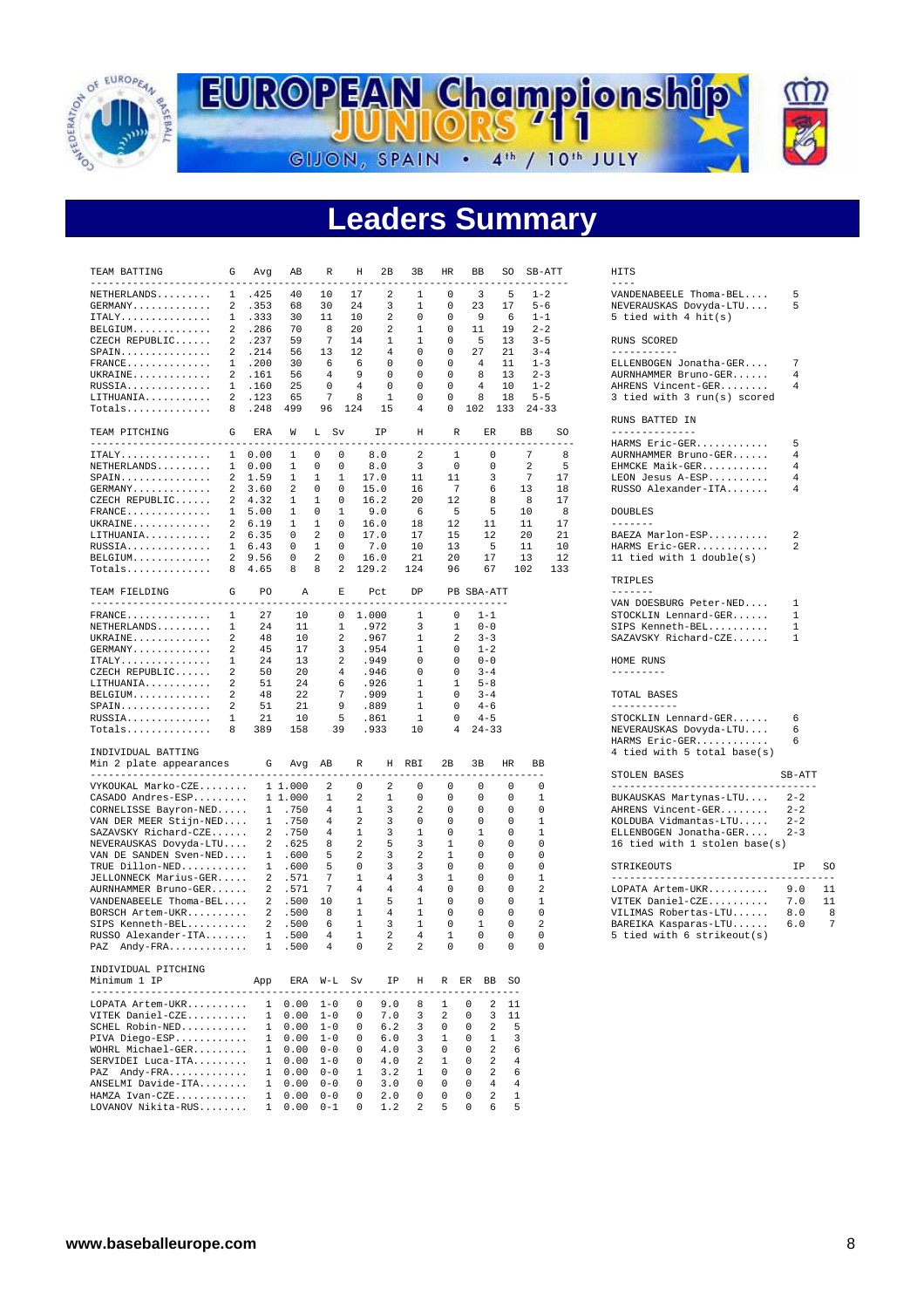

## **Technical Appointments**

## Wednesday 6<sup>th</sup> July